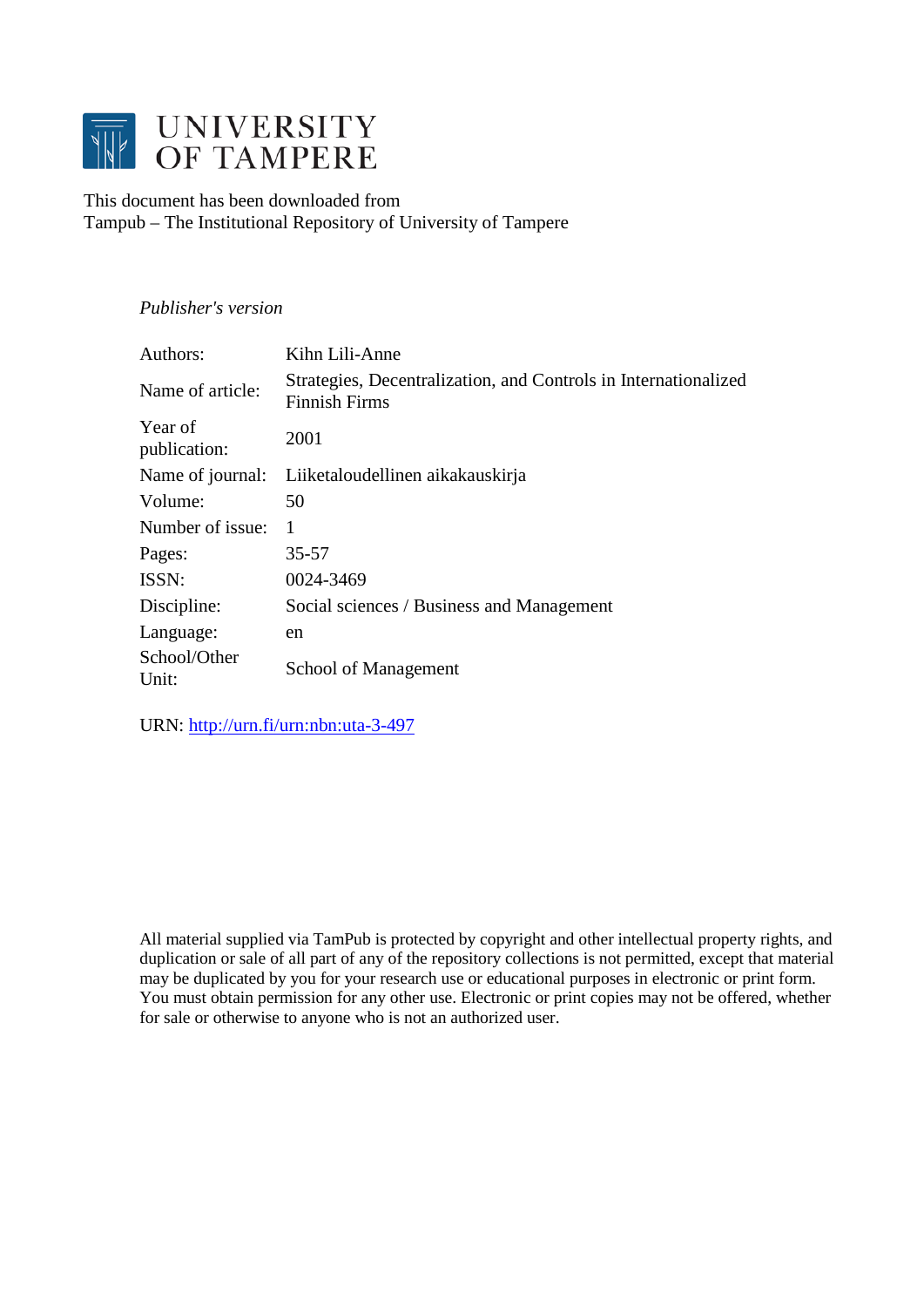## **LILI-ANNE KIHN**

# **Strategies, Decentralization, and Controls in Internationalized Finnish Firms<sup>1</sup>**

#### **ABSTRACT**

Data collected from 103 senior managers from 60 internationalized Finnish firms suggests that, on average, headquarters (HQs) have placed a very high weight on formal controls, and selected relatively high degrees of decision-making decentralization and multidomestic strategy. The degree of multidomestic (/global) strategy appears to partially impact the relative weight placed on controls in the performance evaluation of overseas managers. While an indirect link is not detected through decentralization, a relatively small, but statistically significant direct link is found between the degree of multidomestic (/global) strategy and the relative weight placed on financial (/operational and behavioral) controls. This suggests that HQs may use controls to facilitate the implementation of a selected strategy, even if the degree of decentralization is not influenced by the strategy

**Key words**: controls; decentralization; managerial performance evaluation; and multidomestic and global strategies

**1** This article is based on the author's doctoral dissertation (Kihn 1997). The author thanks the two anonymous reviewers for their useful comments and Liikesivistysrahasto for financing this article.

**LILI-ANNE KIHN,** D.Sc. (Econ.) Princeton, USA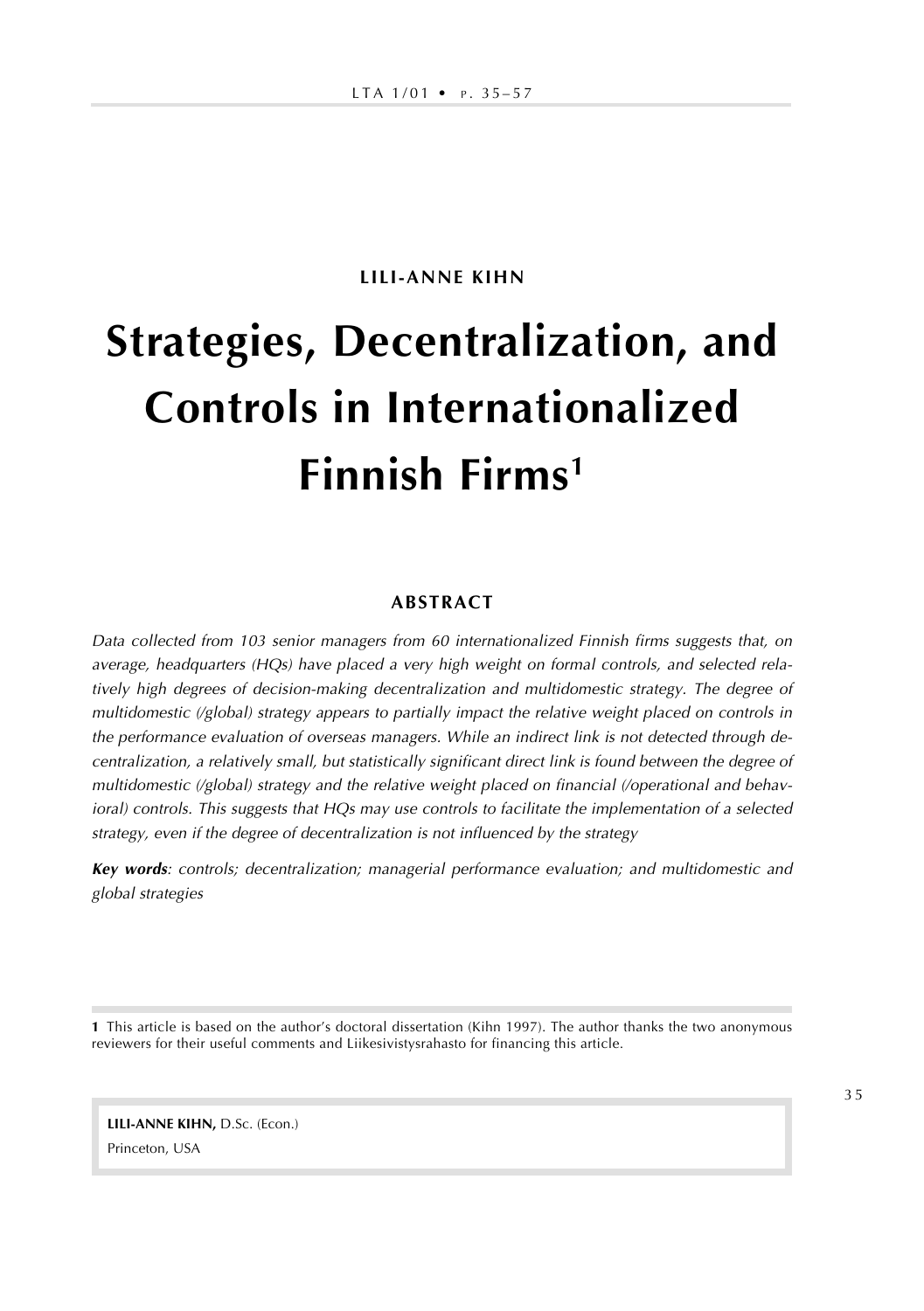#### **INTRODUCTION**

Studies on internationalized firms make an explicit distinction among various types of strategies based on how various activities are coordinated and configured between headquarters (HQs) and foreign subsidiaries (Porter 1986; Roth et al. 1991; and Roth 1992). While many different strategies exist, prior surveys primarily support multidomestic and global strategies (Roth 1992; and Leong and Tan 1993). When the configuration of various activities is geographically dispersed and the rate of coordination of these activities is low, there is a high degree of multidomestic strategy. Conversely, when the configuration of various activities is geographically concentrated and the rate of coordination is high, there is a high degree of a simple global (hereafter global) strategy. (Porter 1986)

Management literature proposes that controls should be modified to the requirements of specific strategies to lead to competitive advantage and superior performance (Lorsch et al. 1973; Dermer 1977; Doz 1986; Dyment 1987; Goold et al. 1987; Bartlett et al. 1989; Chandler 1991; Anthony et al. 1992; and Hill et al. 1987, 1992). Our knowledge of the relations between controls and strategies is still limited (Langfield-Smith 1997), although a few studies have empirically supported direct links between controls and business strategies (Simons 1987), and between controls and competitive strategies (Govindarajan & Gupta 1985; Govindarajan 1988; Govindarajan & Fisher 1990; and Ittner et al. 1997). Whether controls facilitate the execution of a selected strategy in a multinational setting is even less clear, due to a lack of empirical findings.

This study takes the first step in this direction by first describing senior managers' reliance on formal controls, the degree of multidomestic (/global) strategies, and the degree of decision-making decentralization. Then a systematic analysis is conducted to determine whether there are any links between senior managers' use of controls and the degree of multidomestic strategy either directly or indirectly through decentralized decision making. The empirical analysis is conducted in internationalized Finnish firms.<sup>2</sup>

The focus of this study is on formal controls. While internationalized firms tend to use a combination of formal and informal control mechanisms $^3$  (Jarillo& Martinez 1990; Bartlett and Ghoshal 1989; and Marschan 1996), senior managers of internationalized Finnish firms have been found to place a slightly higher importance on formal controls (Björkman & Lindqvist 1991).

**<sup>2</sup>** Internationalized firms are defined as firms that have at least one foreign subsidiary with a greater than 50% interest held by the parent company. Internationalized industrial firms are required to have at least one foreign manufacturing subsidiary.

**<sup>3</sup>** Informal control mechanisms include, e.g., informal discussions, socialization of top managers, and corporate culture.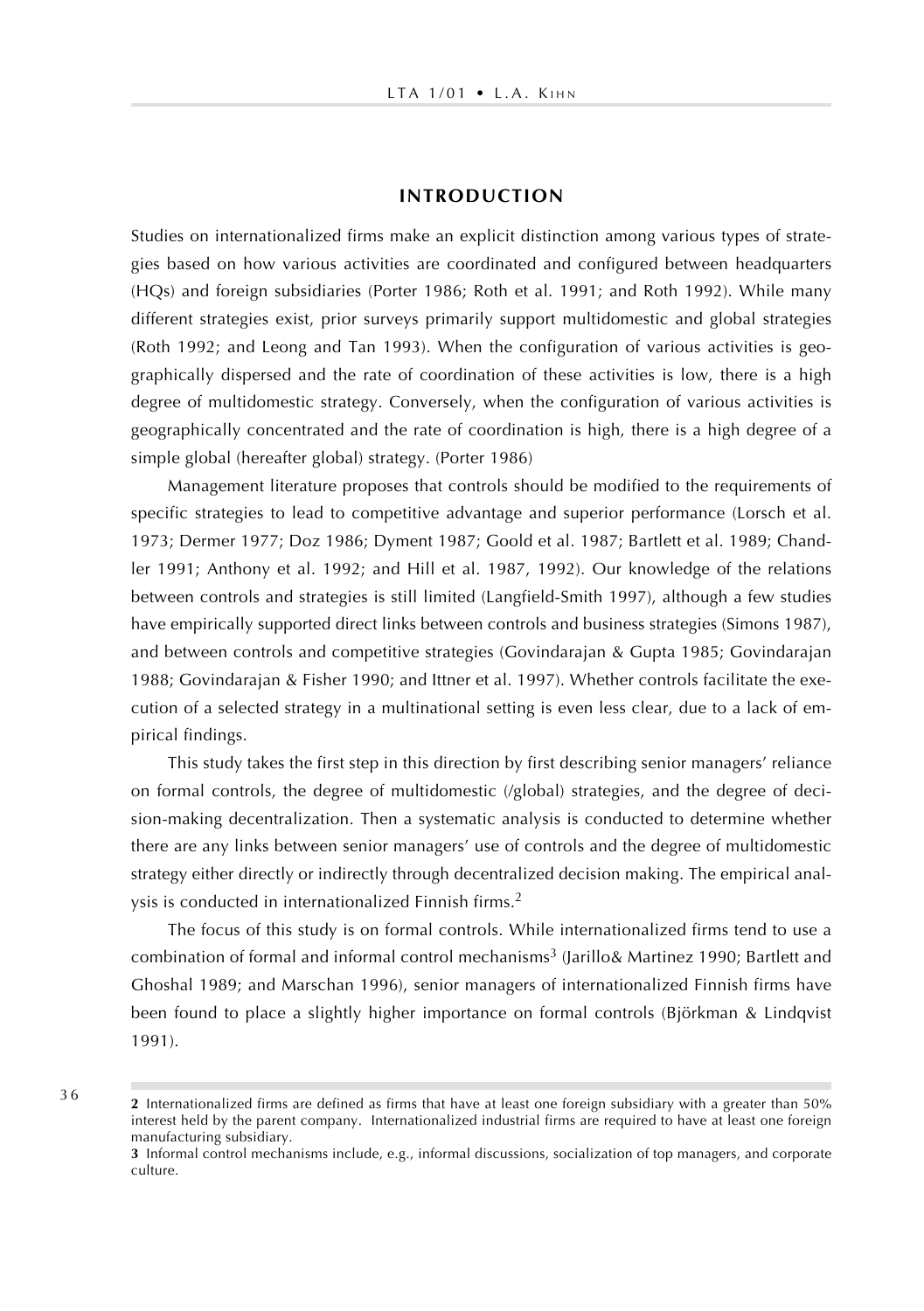

**FIGURE 1. The Research Framework.**

Since the interest in various types of performance measures has increased (Kaplan 1992), this study analyzes senior managers' reliance on formal controls on the basis of relative weights (see Ittner et al. 1997 and Keating 1994) placed on financial, operational, and behavioral controls.<sup>4</sup> The focus of the study is on one of the key management control functions, notably on the performance evaluation of overseas managers<sup>5</sup> (who may include host country nationals and expatriates, i.e., employees on foreign assignments).<sup>6</sup> Figure 1 presents the framework of this study.

The following are the key contributions of this study: First, the study provides such empirical findings on the strategies and control practices of internationalized Finnish firms that should be interesting to both researchers and business managers. Second, it extends the empirical strategy-controls analysis to new strategy dimensions. While prior evidence is mostly on business and competitive strategies, this survey focuses on Porter's (1986) multidomestic and global strategy dimensions.

**<sup>4</sup>** Since management accounting literature does not provide any standard classification of various types of controls, one was integrated for the purposes of this study on the basis of prior international accounting literature. **5** Subsidiary manager performance evaluation may differ from subsidiary performance evaluation, which is beyond the scope of this study.

**<sup>6</sup>** Whether expatriates are evaluated differently than host country nationals is beyond the scope of this study. Tahvanainen (1998) has researched that question and found no difference in her case Nokia Telecommunications.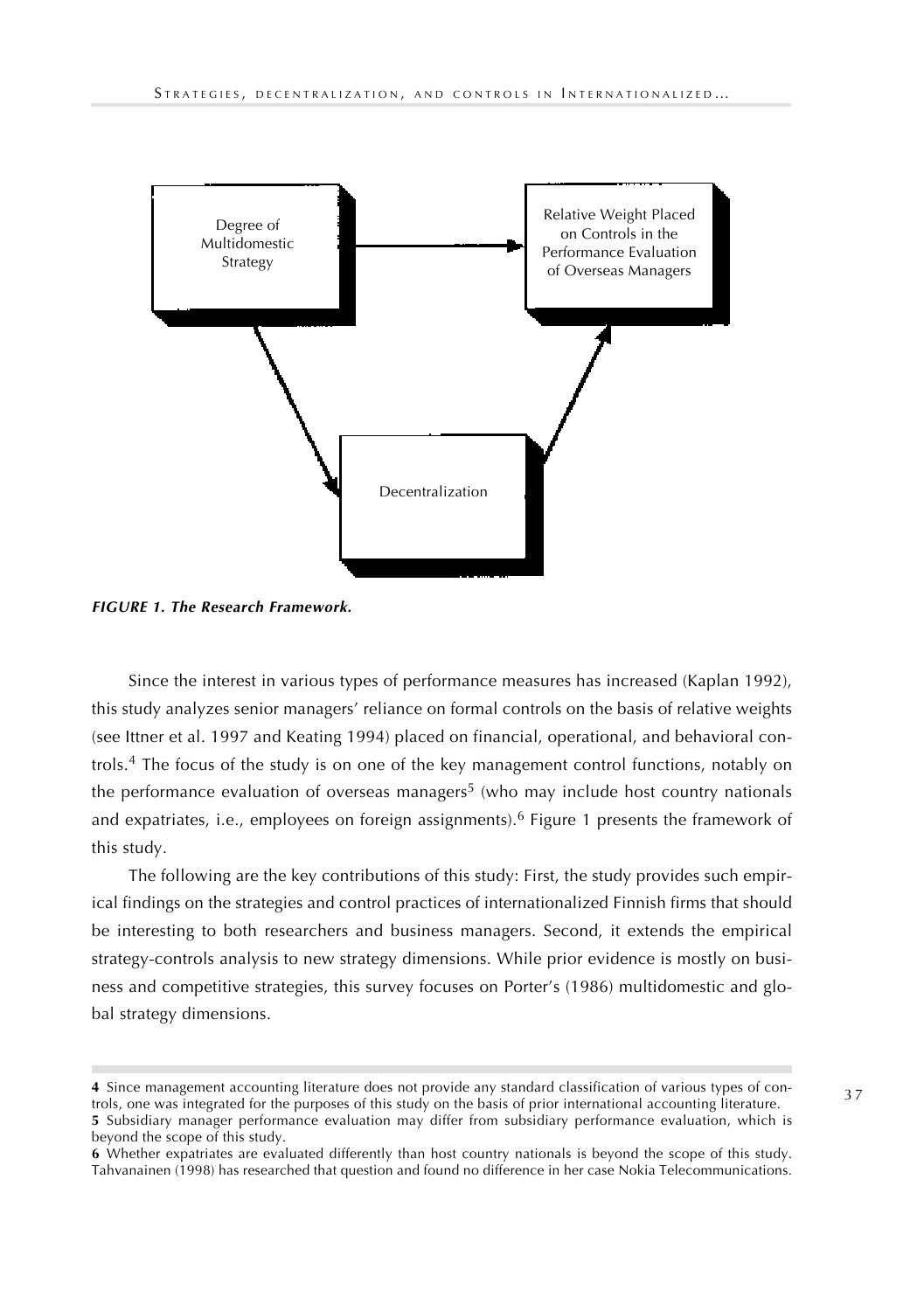The reminder of this study is organized in four sections. The first section defines the selected variables (figure 1) and presents the theoretical framework and hypotheses to be tested. The second section describes the sample, measures, and statistical methods. The third section presents the empirical tests of the hypotheses. The conclusions, the limitations of the study, and possible future research topics appear in the fourth section.

## **THEORETICAL FRAMEWORK AND HYPOTHESES**

It is generally accepted that controls are used differently in different firms (Otley 1980; Merchant 1981; and Emmanuel et al. 1991). A series of studies suggests that some of the variation in control practices may be explained by differences in strategies (Lorsch et al. 1973; Dermer 1977; Gupta et al. 1985, Doz 1986; Dyment 1987; Goold et al. 1987; Simons 1987, Bartlett et al. 1989; Chandler 1991; Anthony et al. 1992; Hill et al. 1987, 1992, and Ittner et al. 1997). A firm's strategy is important because it may (either consciously or unconsciously) affect how senior managers perceive various types of controls. While several factors probably influence the performance evaluation of managers, the general consensus is that it should be based on those controls that measure managers' performance with a reasonable degree of accuracy and objectivity.

Whether managers' output or behavior can be measured more accurately should affect the weight placed on various controls (Ouchi et al. 1975). If overseas managers' contribution to the financial output of their subsidiary or company can be assessed in a reasonably accurate and objective way, senior managers are likely to find it more useful to place a high relative weight on profit management, i.e., on financial controls such as profit, return on investment (ROI), and residual income (RI). In other words, senior managers can consider financial controls as a top priority for themselves, they can use financial controls to set meetings with direct subordinates, they pay more attention to financial reports, they consider financial controls to reflect whether managers are succeeding or failing, and they let financial controls affect overseas managers' rated performance (Simons 1987, 1994).

If overseas managers' financial output cannot be assessed in a reasonably accurate and objective way, senior managers will probably perceive that it is useful to place a high relative weight on operational output controls (e.g., market share, production volume, and quality) and/or behavioral controls (achieve cost budgets and production standards, propose expenditure programs, follow rules and procedures, etc.).<sup>7</sup> However, since managers' percep-

**<sup>7</sup>** The definition of behavioral controls used here is intended to be fairly narrow, because of the focus on formal controls in a multinational setting. Note also, the following distinction made in this study: profit budgets are included in financial control, but the achievement of cost budgets are included in behavioral control.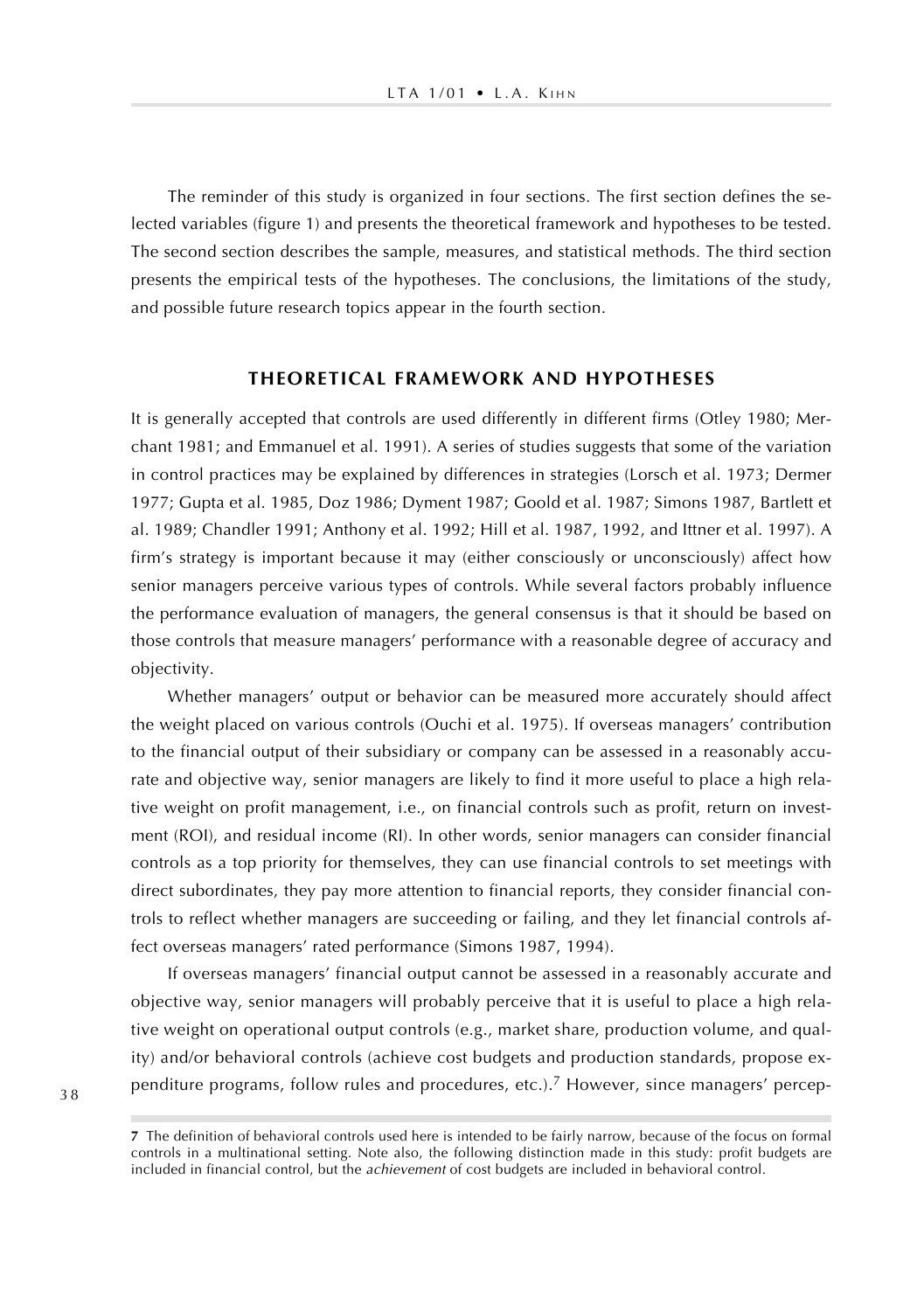tions differ, the selected practices may differ within each firm and similar firms (Borkowski 1990).

The link between the degree of multidomestic strategy and senior managers' use of controls can be either direct or indirect. Hypothesis 1 examines the direct link. It proposes that in firms, which have a high degree of multidomestic (/global) strategy, senior managers find it useful to place a high relative weight on financial (/operational and behavioral) controls such as profits and ROI. This is, because, by definition, multidomestic strategy involves a low level of senior managers' coordination, which enhances the accurate and objective measurement of the financial contributions of overseas managers.

Virtanen's (1985) study on the 50 largest industrial firms in Finland found that managers' performance evaluation was greatly influenced by financial results. The Björkman & Lindqvist (1991, 118–119) survey conducted in 55 internationalized Finnish firms suggests that senior managers use both financial and non-financial measures in assessing foreign subsidiaries, but place more importance on the former.

While there is no empirical evidence on the relation between controls and multidomestic strategy, Dyment (1987) proposes substantial use of profit and loss statements and balance sheets in the management of locally coordinated multinational companies. Both Dyment (1987) and the AAA's Committee Report (1973) theorize that a profit center basis for performance evaluation does not work well in globally integrated and coordinated companies. Dyment argues in favor of a few critical objectives, such as internally oriented, quantified, and timerelated statements of what must be accomplished to achieve the selected strategic excellence position. The AAA's Committee Report proposes evaluation via budget variances, non-financial quantitative measures, management and performance audits, and "point systems".

These normative arguments lead to the following hypothesis: There is a positive direct link between the degree of multidomestic strategy and the relative weight placed on financial controls in the performance evaluation of overseas managers.

Hypothesis 2 examines whether part of the association between strategy and senior managers' use of controls could be indirect through the effect of strategy on decentralized decision making. While various structural forms exist in multinational companies, decentralized decision making is one of the key dimensions of less-hierarchical structures found in internationalized firms.<sup>8</sup> Decentralized decision making refers to the extent to which various decisions are made by subsidiary managers rather than by senior managers in the parent company. Virtanen's (1984) survey of the 50 largest Finnish industrial enterprises suggests that divisional managers

**<sup>8</sup>** According to Marschan (1996), the other dimensions of less-hierarchical structures are the delayering of organizational levels, dispersal of key functions across units in different countries, de-bureaucratization of formal rules and procedures, and differentiation of work, responsibility and authority among subsidiary units.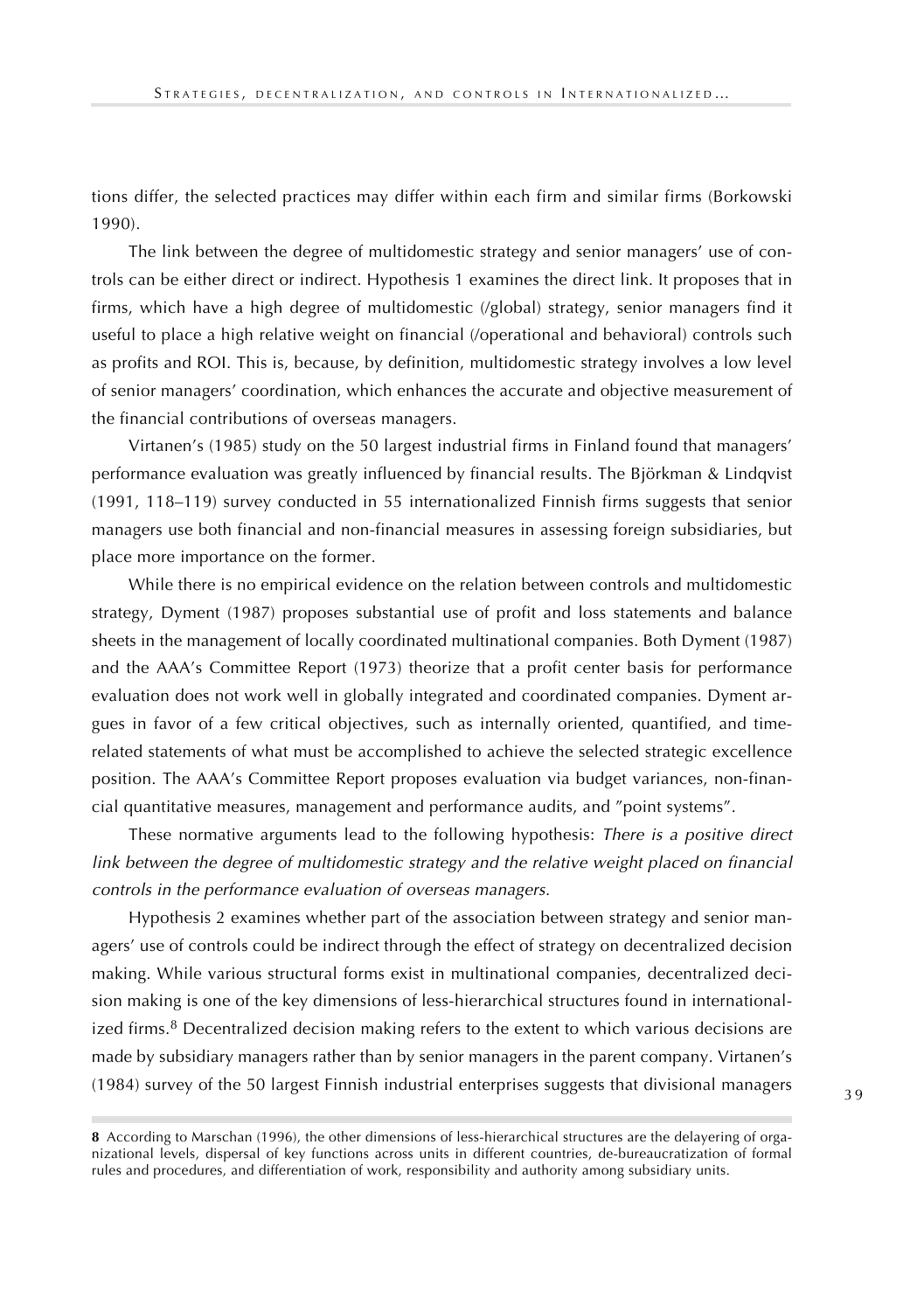may have substantial operating autonomy, but restricted investment autonomy and centrally coordinated financial decisions. A similar decision making pattern has been discovered among the subsidiary managers of internationalized Finnish firms (Kihn 1996).

Various management studies find that organizational structure (often defined as the degree of decentralization) is affected by various strategy dimensions (Chandler 1962; Stopford et al. 1972; Rumelt 1974; Channon 1973; Dyas et al. 1976; Chenhall 1979; Suzuki 1980; Byrt 1981; Egelhoff 1988; and Hamilton et al. 1992). Furthermore, studies on internationalized firms suggest that when the degree of multidomestic (/global) strategy increases, HQs find it useful to delegate more (/less) decisions to foreign subsidiary managers (Doz 1986; Porter 1986; Dyment 1987; and Bartlett and Ghoshal 1989).

A series of accounting studies suggest a relationship between decentralization and controls, both in domestic firms (e.g., Gordon and Miller 1976; Dermer 1977; Waterhouse and Tiessen 1978; Otley 1980; Virtanen 1985; Emmanuel et al. 1991; and Anthony et al. 1992) and internationalized firms (Hawkins 1965; Mauriel 1969; Drake and Caudil 1981; and Schweikart 1986). These studies propose that a higher (/lower) degree of decentralization provides overseas managers with greater (/less) responsibility over planning and controlling activities, and a greater (/less) influence on the financial performance of their subsidiaries. A clearcut dichotomy exists between foreign subsidiaries. Moreover, there is a close correlation between subsidiary activities and the responsibility of the subsidiary manager for these activities (AAA 1973, 158). These conditions enhance more accurate and objective assessment of the financial contribution of overseas managers. Senior managers tend to hold subsidiary managers accountable for their entity's financial performance (Mauriel 1969; and Schweikart 1986). Consequently, a profit center basis may be viewed as very useful for performance evaluation. Hypothesis 2 expects that the degree of multidomestic strategy induces decentralization and, the link between multidomestic strategy and senior managers' relative weight placed on financial controls is, in part, due to the effects of decentralization.

## **METHOD**

#### **Sample**

A population of 176 participants in 102 firms was initially identified on the basis of the following criteria: 1) the respondents are responsible for the performance evaluation of overseas managers and are Finnish speaking; 2) the firms are headquartered in Finland; 3) the firms have at least one foreign subsidiary in which an over 50% interest is held by the Finnish parent company; 4) the industrial firms have at least one foreign manufacturing subsidiary, and 5) the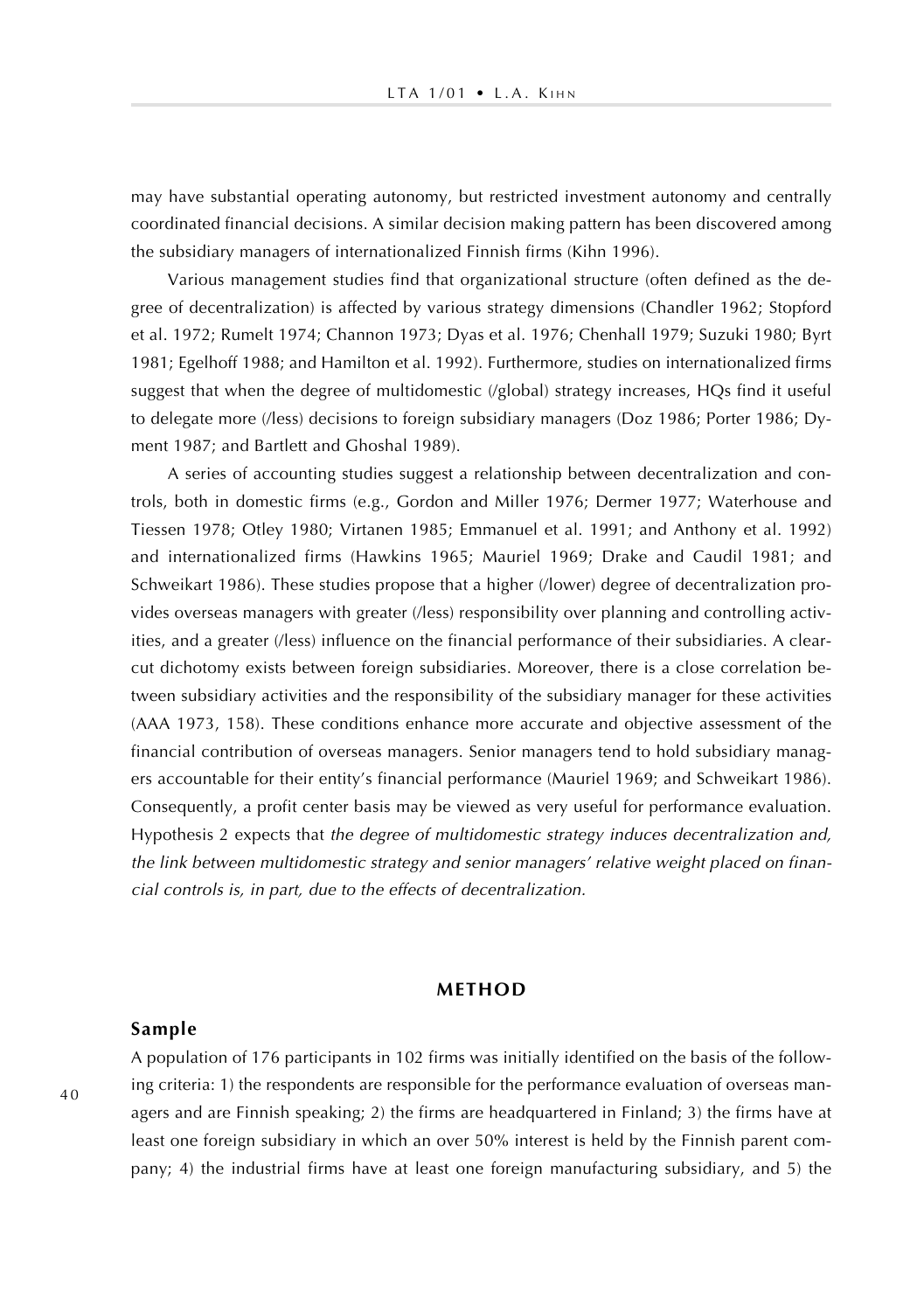firms are in the manufacturing, banking, and consulting sectors.<sup>9</sup> The manufacturing firms were selected on the basis of Mikkonen's (1990) study, the consulting firms were selected based on information received from the Finnish Association of Consulting firms, and banks were selected on the basis of common knowledge.

Since the identified population was not very large for the purposes of survey research, a mail questionnaire was administrated to the whole population in the spring of 1995 (see Table 1, Panel A). Therefore, the selection of the target sample was not random. Since strategies of complex multidivisional companies can be differentiated (Ghoshal and Nohria 1989), and because the performance evaluation of overseas managers is likely to take place at the divisional (or business group) level in multibusiness firms, the survey was expanded from senior management at HQs to senior managers at divisions (or business groups) in diversified companies.<sup>10</sup>

The second column in Table 1, Panel A illustrates the identification process of the participating executives. The questionnaire was sent directly to corporate directors in smaller firms and to business group directors in multi-business firms. The directors were identified based on telephone interviews and information derived from the annual reports.

To maximize the survey response rate, a slightly modified version of Dillman's (1978) Total Design Method was applied during the mail survey process. The initial questionnaire request and three follow-ups yielded 103 (59%) usable, mail-returned questionnaires from about 60 firms. This response rate can be considered relatively high. The mail questionnaire collected data to measure the independent variables (strategy and decentralization) and the dependent variable (relative weight placed on financial controls).

On average, the participants were 49 years old and had worked for their current company 15 years. Of the participants 4.9% were females and 95.1% males. Eighty-six percent of the respondents worked for a manufacturing firm, 10.8% for a consulting firm, and 3.9% for a bank (see Table 1, Panel B for further details).

**<sup>9</sup>** Management accounting studies often focus on manufacturing firms only. Banking and consulting sectors were added to the sample in this study because of relatively recent managerial performance problems in the foreign units of some Finnish banks and in order to increase the sample size and the statistical power of the results.

**<sup>10</sup>** Another alternative could have been to analyze the scores of overseas managers. The indirect measurement of the dependent variable (i.e., relative weight placed on financial controls by senior managers) would, however, have reduced the credibility of results.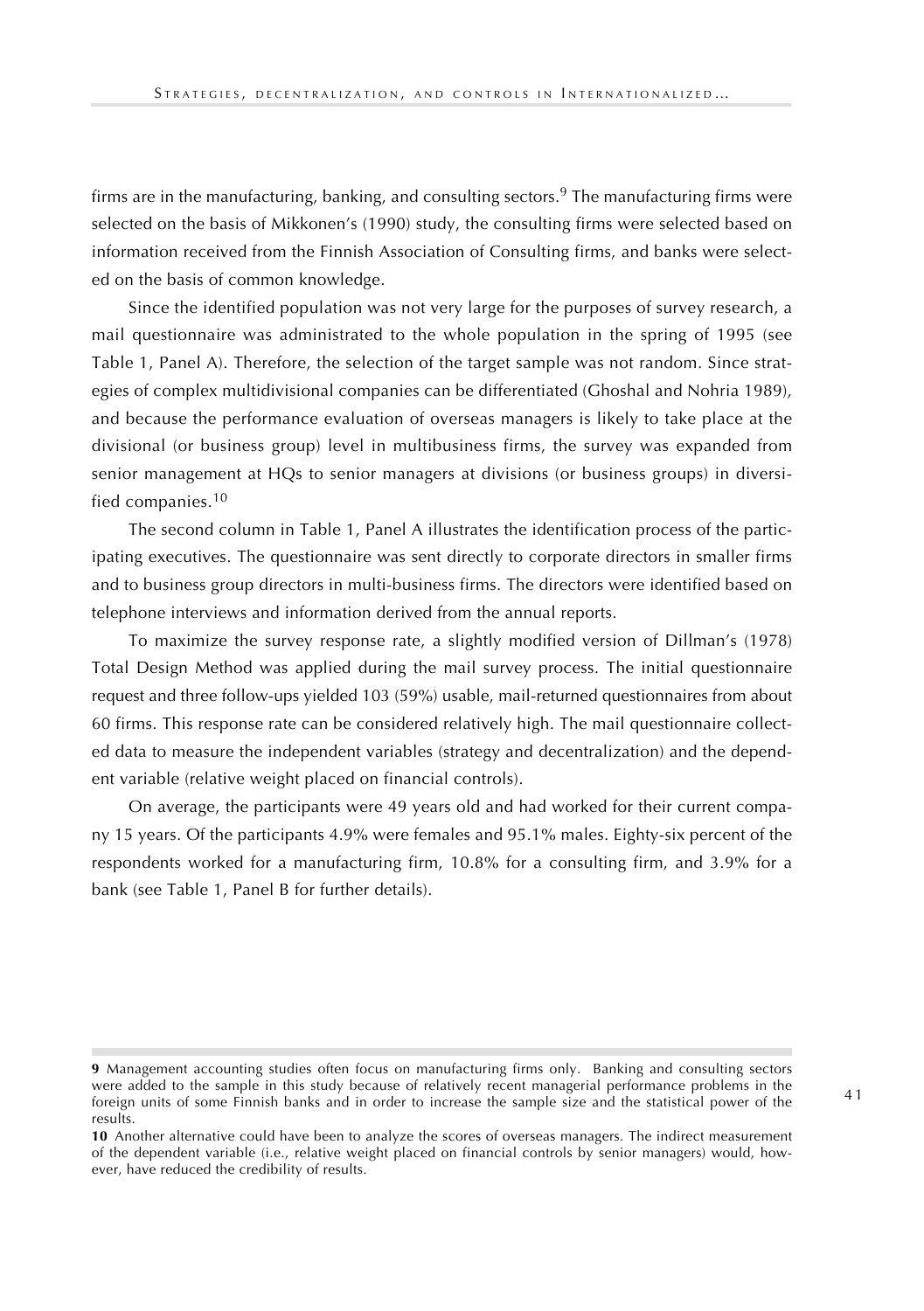#### **TABLE 1. Sample Information.**

| Finnish firms with at least one overseas subsidiary<br>with an over 50% interest held by the Finnish parent:<br>Manufacturing companies<br>83<br>154<br><b>Consulting companies</b><br>16<br>16<br><b>Banks</b><br>3<br>6<br>102<br>176<br>Nonrespondents, because of<br>Less:<br>Merged firms<br>8<br>$\bf{0}$<br>Firms/divisions without active operations<br>$\overline{2}$<br>1<br>Firms/divisions without active overseas operations<br>6<br>6<br>Firms with extensive restructuring<br>1<br>1<br>Firms/div.without Finnish speaking key person<br>9<br>1<br>Contact person not reached<br>$\overline{2}$<br>6<br>= Actually qualifying target sample:<br>83<br>152<br>Less: Other non-respondents<br>23<br>48<br>$=$ Respondents<br>60<br>104<br>Less: an outlier<br>1<br>103<br>Actual sample<br>Panel B: Industry Information<br>Frequency<br>Percentage<br>- Metals<br>28<br>27.2<br>15.5<br>- Wood, paper, or board<br>16<br>- Glass, steal, etc.<br>9<br>8.7<br>- Consulting<br>7.8<br>8<br>- Chemical<br>5.8<br>6<br>- Oil, coal, or nuclear<br>5.8<br>6<br>- Plastic<br>5.8<br>6<br>- Food, drink, or tobacco<br>5<br>4.9<br>4<br>3.9<br>- Banking<br>- Textile, clothing, leather, or shoes<br>3<br>2.9<br>- Furniture<br>3<br>2.9<br>- Electronics, computer, etc.<br>3<br>2.9<br>- Printing<br>1<br>1.0<br>$-$ Mining<br>1<br>1.0<br>- Energy and water<br>1<br>1.0<br>- Not available<br>3<br>2.9 | <b>Panel A: Sample Reduction Process</b> | Frequency<br>of Firms | Frequency of<br>Participants |
|--------------------------------------------------------------------------------------------------------------------------------------------------------------------------------------------------------------------------------------------------------------------------------------------------------------------------------------------------------------------------------------------------------------------------------------------------------------------------------------------------------------------------------------------------------------------------------------------------------------------------------------------------------------------------------------------------------------------------------------------------------------------------------------------------------------------------------------------------------------------------------------------------------------------------------------------------------------------------------------------------------------------------------------------------------------------------------------------------------------------------------------------------------------------------------------------------------------------------------------------------------------------------------------------------------------------------------------------------------------------------------------------------------------------|------------------------------------------|-----------------------|------------------------------|
|                                                                                                                                                                                                                                                                                                                                                                                                                                                                                                                                                                                                                                                                                                                                                                                                                                                                                                                                                                                                                                                                                                                                                                                                                                                                                                                                                                                                                    |                                          |                       |                              |
|                                                                                                                                                                                                                                                                                                                                                                                                                                                                                                                                                                                                                                                                                                                                                                                                                                                                                                                                                                                                                                                                                                                                                                                                                                                                                                                                                                                                                    |                                          |                       |                              |
|                                                                                                                                                                                                                                                                                                                                                                                                                                                                                                                                                                                                                                                                                                                                                                                                                                                                                                                                                                                                                                                                                                                                                                                                                                                                                                                                                                                                                    |                                          |                       |                              |
|                                                                                                                                                                                                                                                                                                                                                                                                                                                                                                                                                                                                                                                                                                                                                                                                                                                                                                                                                                                                                                                                                                                                                                                                                                                                                                                                                                                                                    |                                          |                       |                              |
|                                                                                                                                                                                                                                                                                                                                                                                                                                                                                                                                                                                                                                                                                                                                                                                                                                                                                                                                                                                                                                                                                                                                                                                                                                                                                                                                                                                                                    |                                          |                       |                              |
|                                                                                                                                                                                                                                                                                                                                                                                                                                                                                                                                                                                                                                                                                                                                                                                                                                                                                                                                                                                                                                                                                                                                                                                                                                                                                                                                                                                                                    |                                          |                       |                              |
|                                                                                                                                                                                                                                                                                                                                                                                                                                                                                                                                                                                                                                                                                                                                                                                                                                                                                                                                                                                                                                                                                                                                                                                                                                                                                                                                                                                                                    |                                          |                       |                              |
|                                                                                                                                                                                                                                                                                                                                                                                                                                                                                                                                                                                                                                                                                                                                                                                                                                                                                                                                                                                                                                                                                                                                                                                                                                                                                                                                                                                                                    |                                          |                       |                              |
|                                                                                                                                                                                                                                                                                                                                                                                                                                                                                                                                                                                                                                                                                                                                                                                                                                                                                                                                                                                                                                                                                                                                                                                                                                                                                                                                                                                                                    |                                          |                       |                              |
|                                                                                                                                                                                                                                                                                                                                                                                                                                                                                                                                                                                                                                                                                                                                                                                                                                                                                                                                                                                                                                                                                                                                                                                                                                                                                                                                                                                                                    |                                          |                       |                              |
|                                                                                                                                                                                                                                                                                                                                                                                                                                                                                                                                                                                                                                                                                                                                                                                                                                                                                                                                                                                                                                                                                                                                                                                                                                                                                                                                                                                                                    |                                          |                       |                              |
|                                                                                                                                                                                                                                                                                                                                                                                                                                                                                                                                                                                                                                                                                                                                                                                                                                                                                                                                                                                                                                                                                                                                                                                                                                                                                                                                                                                                                    |                                          |                       |                              |
|                                                                                                                                                                                                                                                                                                                                                                                                                                                                                                                                                                                                                                                                                                                                                                                                                                                                                                                                                                                                                                                                                                                                                                                                                                                                                                                                                                                                                    |                                          |                       |                              |
|                                                                                                                                                                                                                                                                                                                                                                                                                                                                                                                                                                                                                                                                                                                                                                                                                                                                                                                                                                                                                                                                                                                                                                                                                                                                                                                                                                                                                    |                                          |                       |                              |
|                                                                                                                                                                                                                                                                                                                                                                                                                                                                                                                                                                                                                                                                                                                                                                                                                                                                                                                                                                                                                                                                                                                                                                                                                                                                                                                                                                                                                    |                                          |                       |                              |
|                                                                                                                                                                                                                                                                                                                                                                                                                                                                                                                                                                                                                                                                                                                                                                                                                                                                                                                                                                                                                                                                                                                                                                                                                                                                                                                                                                                                                    |                                          |                       |                              |
|                                                                                                                                                                                                                                                                                                                                                                                                                                                                                                                                                                                                                                                                                                                                                                                                                                                                                                                                                                                                                                                                                                                                                                                                                                                                                                                                                                                                                    |                                          |                       |                              |
|                                                                                                                                                                                                                                                                                                                                                                                                                                                                                                                                                                                                                                                                                                                                                                                                                                                                                                                                                                                                                                                                                                                                                                                                                                                                                                                                                                                                                    |                                          |                       |                              |
|                                                                                                                                                                                                                                                                                                                                                                                                                                                                                                                                                                                                                                                                                                                                                                                                                                                                                                                                                                                                                                                                                                                                                                                                                                                                                                                                                                                                                    |                                          |                       |                              |
|                                                                                                                                                                                                                                                                                                                                                                                                                                                                                                                                                                                                                                                                                                                                                                                                                                                                                                                                                                                                                                                                                                                                                                                                                                                                                                                                                                                                                    |                                          |                       |                              |
|                                                                                                                                                                                                                                                                                                                                                                                                                                                                                                                                                                                                                                                                                                                                                                                                                                                                                                                                                                                                                                                                                                                                                                                                                                                                                                                                                                                                                    |                                          |                       |                              |
|                                                                                                                                                                                                                                                                                                                                                                                                                                                                                                                                                                                                                                                                                                                                                                                                                                                                                                                                                                                                                                                                                                                                                                                                                                                                                                                                                                                                                    |                                          |                       |                              |
|                                                                                                                                                                                                                                                                                                                                                                                                                                                                                                                                                                                                                                                                                                                                                                                                                                                                                                                                                                                                                                                                                                                                                                                                                                                                                                                                                                                                                    |                                          |                       |                              |
|                                                                                                                                                                                                                                                                                                                                                                                                                                                                                                                                                                                                                                                                                                                                                                                                                                                                                                                                                                                                                                                                                                                                                                                                                                                                                                                                                                                                                    |                                          |                       |                              |
|                                                                                                                                                                                                                                                                                                                                                                                                                                                                                                                                                                                                                                                                                                                                                                                                                                                                                                                                                                                                                                                                                                                                                                                                                                                                                                                                                                                                                    |                                          |                       |                              |
|                                                                                                                                                                                                                                                                                                                                                                                                                                                                                                                                                                                                                                                                                                                                                                                                                                                                                                                                                                                                                                                                                                                                                                                                                                                                                                                                                                                                                    |                                          |                       |                              |
|                                                                                                                                                                                                                                                                                                                                                                                                                                                                                                                                                                                                                                                                                                                                                                                                                                                                                                                                                                                                                                                                                                                                                                                                                                                                                                                                                                                                                    |                                          |                       |                              |
|                                                                                                                                                                                                                                                                                                                                                                                                                                                                                                                                                                                                                                                                                                                                                                                                                                                                                                                                                                                                                                                                                                                                                                                                                                                                                                                                                                                                                    |                                          |                       |                              |
|                                                                                                                                                                                                                                                                                                                                                                                                                                                                                                                                                                                                                                                                                                                                                                                                                                                                                                                                                                                                                                                                                                                                                                                                                                                                                                                                                                                                                    |                                          |                       |                              |
|                                                                                                                                                                                                                                                                                                                                                                                                                                                                                                                                                                                                                                                                                                                                                                                                                                                                                                                                                                                                                                                                                                                                                                                                                                                                                                                                                                                                                    |                                          |                       |                              |
|                                                                                                                                                                                                                                                                                                                                                                                                                                                                                                                                                                                                                                                                                                                                                                                                                                                                                                                                                                                                                                                                                                                                                                                                                                                                                                                                                                                                                    |                                          |                       |                              |
|                                                                                                                                                                                                                                                                                                                                                                                                                                                                                                                                                                                                                                                                                                                                                                                                                                                                                                                                                                                                                                                                                                                                                                                                                                                                                                                                                                                                                    |                                          |                       |                              |
|                                                                                                                                                                                                                                                                                                                                                                                                                                                                                                                                                                                                                                                                                                                                                                                                                                                                                                                                                                                                                                                                                                                                                                                                                                                                                                                                                                                                                    |                                          |                       |                              |
|                                                                                                                                                                                                                                                                                                                                                                                                                                                                                                                                                                                                                                                                                                                                                                                                                                                                                                                                                                                                                                                                                                                                                                                                                                                                                                                                                                                                                    |                                          |                       |                              |
|                                                                                                                                                                                                                                                                                                                                                                                                                                                                                                                                                                                                                                                                                                                                                                                                                                                                                                                                                                                                                                                                                                                                                                                                                                                                                                                                                                                                                    |                                          |                       |                              |

# **Analysis of the external validity and generalizability of the results**

The external validity question is related to sampling theory and is concerned about whether the research findings of a sample can be statistically generalized to a larger population (see e.g., Jaeger 1990, 122–130; and Lähteenmäki 1992, 299). Since the selection of the target sample was not random, this study made an attempt to analyze sample randomness ex post in several ways.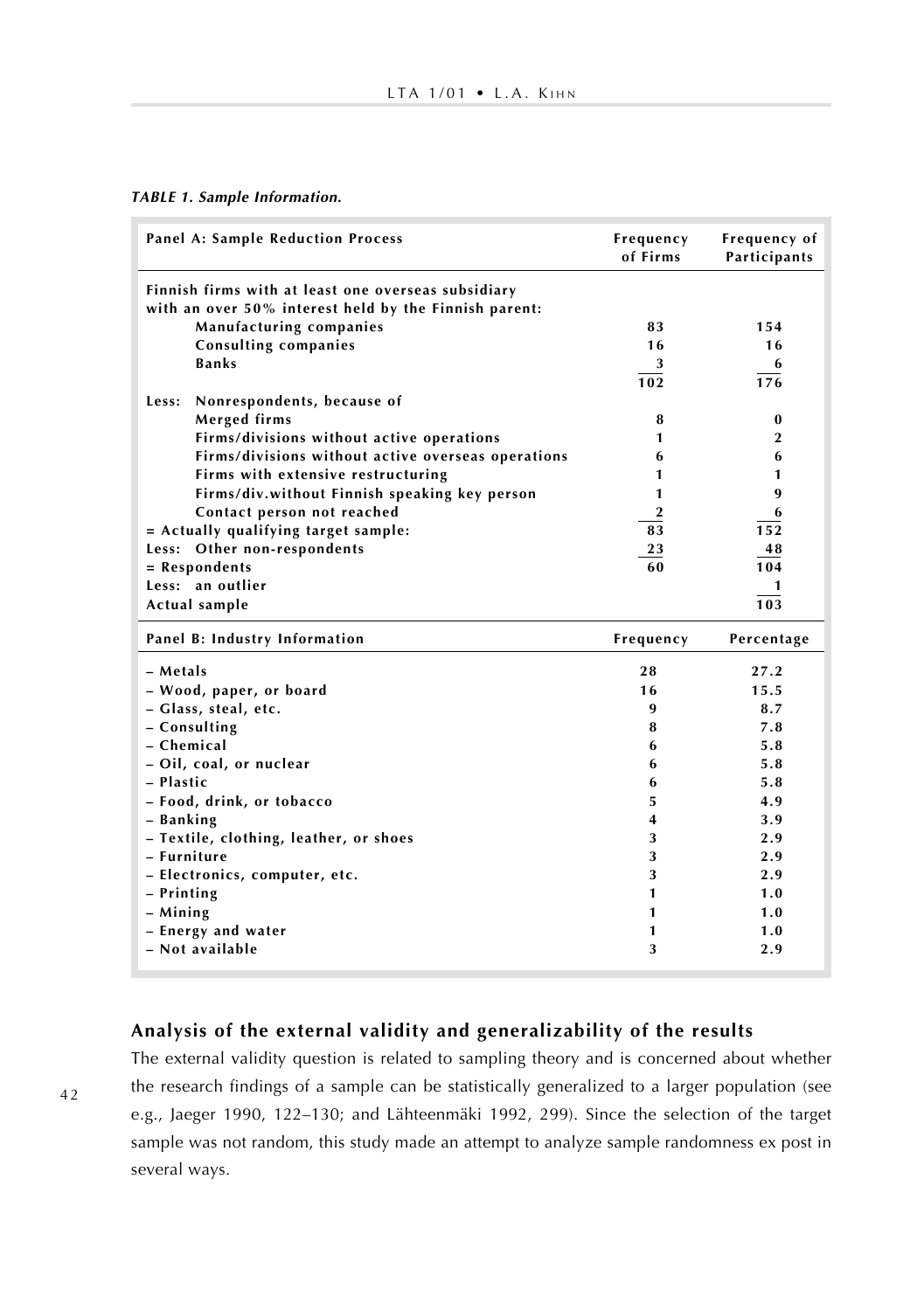First, an attempt was made to identify reasons for not responding. The questionnaire was not returned by 72 respondents (i.e., in 41% of the cases). It was possible to identify reasons for not responding in 42 cases.<sup>11</sup> The identified reasons, although not necessarily comprehensive, do not indicate a systematic bias in the actual sample.

Second, a series of statistical tests of essential and available key variables was conducted to analyze whether the actual sample could be representative of the target sample. Since a significant obstacle in this field is the lack of readily available and complete data sets, objective data was collected from various documentary sources (such as relevant 1989–93 annual reports; company brochures; Lantto 1990–95; and Thilman 1990, 1992), and in a few cases; directly from the respondents.

As shown in Table 2, Panel A, descriptive statistics were used to shed light on the fluctuations between the participating and non-participating firms on a number of variables. Turnover, 5-year average turnover, number of employees, and 5-year average number of employees were used to indicate the size of the firms or divisions. Total frequency of foreign subsidiaries and frequency of foreign subsidiaries on different continents were used as rough proxies of the extent of the firm's international business.

Next, whether the observed fluctuations between the two groups were small chance fluctuations or sufficiently large differences was tested with a 2-sample t-test, which generally indicates whether two samples have been drawn from different populations. The null hypothesis (H0) tested was: There is no difference between the means of the actual and the non-responding sample; that is mu1- mu2 = 0. The alternative hypothesis (HA) was: There is a difference between the means of the actual and the non-responding sample; that is mu1- mu2  $\neq$ 0. As the final column in Table 2, Panel A illustrates, the conducted tests provided statistically insignificant values for all the listed variables at the 0.05 alpha level. This suggests an absence of response bias in regards to size and extent of international businesses.

Finally, a goodness-of-fit-test, notably Chi-Square, was employed to analyze such categorical data as broad industrial sectors and sexes of respondents (see Table 2, Panels B and C). The null hypothesis (H0) was: There is no difference between the probability of choosing the actual sample and the probability of choosing the nonrespondent; that is  $p = q = 0.50$ . The alternative hypothesis (HA) was: There is difference between the probability of choosing the ac-

**<sup>11</sup>** As Column 2 in Table 1, Panel A shows, 24 (33% of) non-respondents from 19 firms did not actually qualify to the survey for the following reasons: mergers, lack of active operations, lack of active overseas operations, extensive restructuring, the appropriate contact person was not Finnish speaking, or the questionnaire did not reach the qualifying contact person (due to layoffs, long-term illnesses, or organizational restructuring). Moreover, the following execuses were given for not responding by 18 (25% of) non-respondents during the followup calls: Too busy (9), size of overseas operations too small (4), travelling a lot (3), not interested (1), and had recently received too many mail questionnaires (1).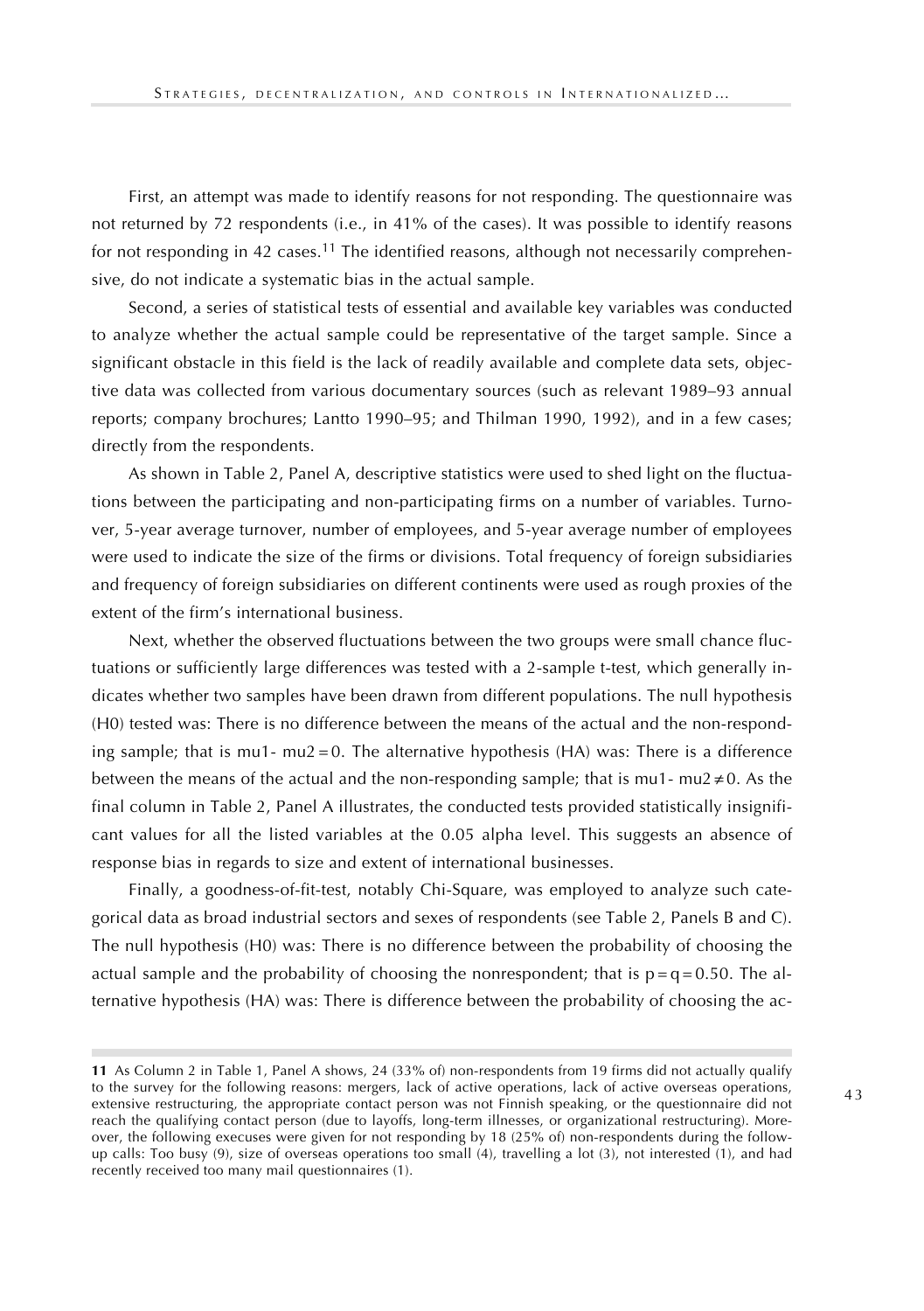| Panel A: Descriptive statistics and two-sample t-tests for the qualifying targeted and actual<br>operating divisions or firms $(N1=104, N2=152)$ |      |              |            |              |       |                |                |     |         |
|--------------------------------------------------------------------------------------------------------------------------------------------------|------|--------------|------------|--------------|-------|----------------|----------------|-----|---------|
|                                                                                                                                                  |      | Mean Median  | <b>Std</b> | Min          | Max   | Q <sub>1</sub> | Q <sub>3</sub> | N   | t       |
| 1993 Sales                                                                                                                                       | 2477 | 933          | 5546       | 15           | 49100 | 268            | 2869           | 89  | 1.54    |
| (mFIM)                                                                                                                                           | 2193 | 946          | 4816       | 15           | 49100 | 271            | 2544           | 122 |         |
| 5-Year Avg.                                                                                                                                      | 2003 | 760          | 3540       | $\bf{0}$     | 22978 | 247            | 2220           | 70  | 1.02    |
| Sales (mFIM)                                                                                                                                     | 1853 | 1010         | 3085       | 22           | 22978 | 286            | 2189           | 102 |         |
| Number of                                                                                                                                        | 1954 | 1260         | 1903       | 57           | 8163  | 358            | 334            | 89  | 0.54    |
| Employees                                                                                                                                        | 1892 | 1342         | 1778       | 57           | 8163  | 385            | 2929           | 116 |         |
| 5-Year Avg.                                                                                                                                      | 2060 | 1322         | 2061       | 29           | 8989  | 538            | 3231           | 62  | 0.14    |
| No. of                                                                                                                                           | 2018 | 1400         | 1942       | 29           | 8989  | 593            | 3132           | 83  |         |
| Employees                                                                                                                                        |      |              |            |              |       |                |                |     |         |
| Foreign subsidiaries:                                                                                                                            |      |              |            |              |       |                |                |     |         |
| - total                                                                                                                                          | 9.20 | 4.5          | 11.1       | 1            | 58    | $\overline{2}$ | 11.3           | 94  | 0.05    |
|                                                                                                                                                  | 9.16 | 4            | 12.3       | 1            | 65    | $\overline{2}$ | 11             | 135 |         |
| - North                                                                                                                                          | 1.6  | $\bf{0}$     | 3.7        | $\bf{0}$     | 32    | $\bf{0}$       | $\overline{2}$ | 94  | 1.26    |
| America                                                                                                                                          | 1.4  | $\bf{0}$     | 3.3        | $\bf{0}$     | 32    | $\bf{0}$       | $\overline{2}$ | 135 |         |
| - Europe                                                                                                                                         | 6.6  | 4            | 7.3        | $\bf{0}$     | 34    | $\overline{2}$ | 9              | 94  | $-.18$  |
| (excl. Finland)                                                                                                                                  | 7.5  | 3            | 3.9        | $\bf{0}$     | 40    | $\overline{2}$ | 9              | 135 |         |
| - Asia                                                                                                                                           | 0.6  | $\bf{0}$     | 1.4        | $\bf{0}$     | 8     | $\bf{0}$       | $\mathbf{1}$   | 94  | $-.23$  |
|                                                                                                                                                  | 0.6  | $\bf{0}$     | 1.7        | $\bf{0}$     | 13    | $\bf{0}$       | $\bf{0}$       | 135 |         |
| - Australia                                                                                                                                      | 0.3  | $\bf{0}$     | 1.0        | $\mathbf{0}$ | 9     | $\bf{0}$       | $\bf{0}$       | 94  | 0.4     |
|                                                                                                                                                  | 0.2  | $\bf{0}$     | 1.0        | $\bf{0}$     | 9     | $\bf{0}$       | $\bf{0}$       | 135 |         |
| - South                                                                                                                                          | 0.1  | $\bf{0}$     | 0.6        | $\bf{0}$     | 5     | $\bf{0}$       | $\bf{0}$       | 94  | $-1.00$ |
| America                                                                                                                                          | 0.2  | $\bf{0}$     | 1.3        | $\bf{0}$     | 14    | $\bf{0}$       | $\bf{0}$       | 135 |         |
| - Africa                                                                                                                                         | 0.0  | $\mathbf{0}$ | 0.2        | $\bf{0}$     | 1     | $\mathbf{0}$   | $\mathbf{0}$   | 94  | $-0.79$ |
|                                                                                                                                                  | 0.1  | $\bf{0}$     | 0.4        | $\bf{0}$     | 4     | $\bf{0}$       | $\bf{0}$       | 135 |         |

**TABLE 2. Analysis of the External Validity and Generalizability of the Results.**

**Panel B: The industries of the qualifying target sample and the actual precoded sample**

| Frequency in final<br>target population | Manufacturing<br>132 | <b>Banking</b><br>5     | Consulting<br>15 | Total<br>152 |
|-----------------------------------------|----------------------|-------------------------|------------------|--------------|
| (Percentage)                            | 86.84%               | $3.29\%$                | $9.87\%$         | $100\%$      |
| Frequency among<br>coded participants   | 90                   | $\overline{\mathbf{4}}$ | 7                | 101          |
| (Percentage)                            | 89%                  | $4\%$                   | $7\%$            | $100\%$      |
| <b>Expected frequency</b>               | 88                   | 3                       | 10               | 101          |

**Chi-Square = SUM[(O-E)\*(O-E)/E]**

**= (90–88)(90–88) + (4–3)(4–3) + (7–10)(7–10) = 1.279 n.s. 88 3 10**

**(continued)**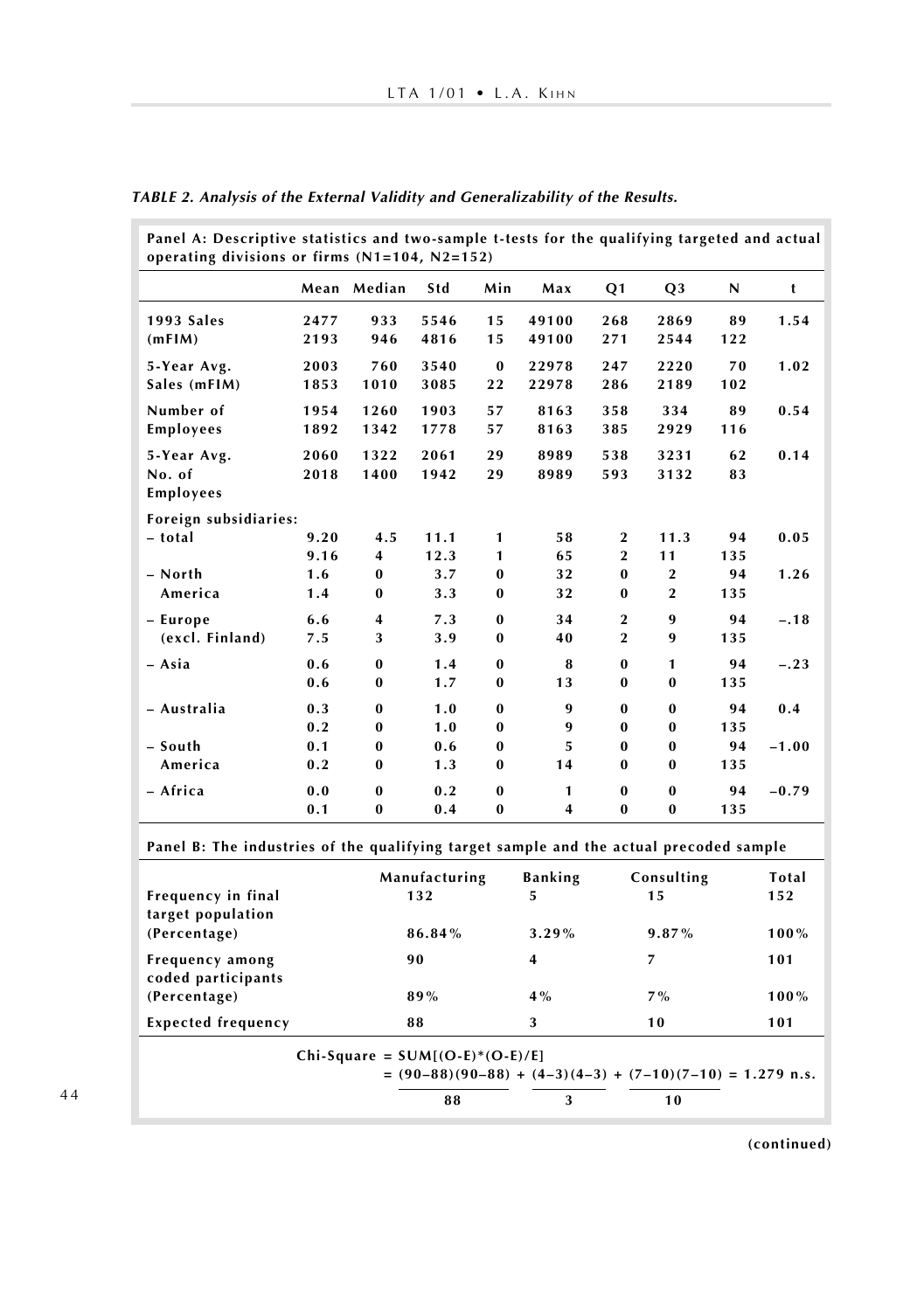#### **TABLE 2 (cont.)**

| Panel C: The sex distribution of qualifying targeted (152) and usable precoded responses |  |  |
|------------------------------------------------------------------------------------------|--|--|
| (101)                                                                                    |  |  |

|                                         | Female                                                         | Male   | Total   |  |  |  |
|-----------------------------------------|----------------------------------------------------------------|--------|---------|--|--|--|
| Frequency in final<br>target population | 9                                                              | 143    | 152     |  |  |  |
| (Percentage)                            | 5.92%                                                          | 94.08% | $100\%$ |  |  |  |
| Frequency among<br>coded participants   | 6                                                              | 95     | 101     |  |  |  |
| (Percentage)                            | $5.94\%$                                                       | 94.06% | $100\%$ |  |  |  |
| Expected<br>frequency                   | 6                                                              | 95     | 101     |  |  |  |
|                                         | Chi-Square = $(6-6)(6-6) + (95-95)(95-95) = 0$ n.s.<br>95<br>6 |        |         |  |  |  |

tual sample and the probability of choosing the nonrespondents; that is  $p \neq q \neq 0.50$ . The data suggests that all industry sectors and sex values are normally distributed in the sub-sample. Therefore, the conclusion is that the statistical analysis of essential and available key variables did not indicate any statistically significant differences at the 0.05 alpha level.

#### **Measures**

The relative weight placed on financial controls by senior managers was assessed with a fiveitem five-point Likert scale. Since all possible controls (applied by the over 100 managers) could not be identified and included in the measurement instrument, the following three types of controls were included: financial controls (e.g., profit, ROI, and RI); operational output controls (market share, production volume, quality, etc.); and behavioral controls (achieve production standards and cost budgets, propose expenditure programs, follow rules and procedures, etc.).

In line with Simons (1987, 1994) and Keating (1994), the respondents were asked to indicate: 1) the importance of various types of controls, 2) the extent to which face-to-face meetings are arranged on the basis of those controls, 3) the extent to which the controls reflect successful management, 4) the extent to which the respondents pay attention to controls, and 5) the controls' impact on managers' rated performance. Each item was rated on a scale ranging from (1) "not at all important"(/"not at all") to (5) "very important"(/"very much"). After the values of financial controls were divided by the values of operational output controls and behavioral controls for each of the five items, the obtained five values were averaged. Low val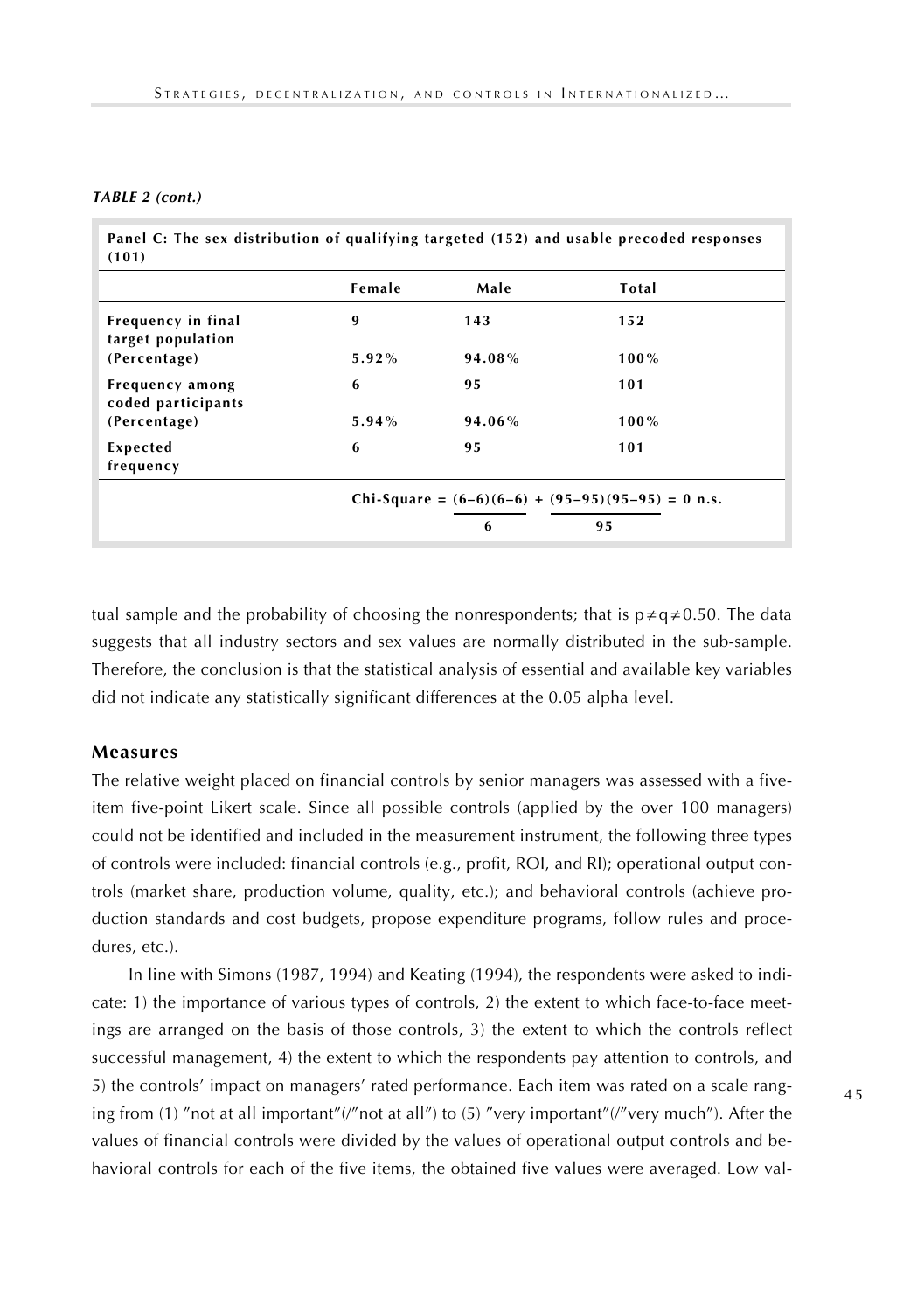ues indicate a low relative weight on financial controls, and vice versa. For this measurement instrument, the Cronbach (1951) alpha statistic of internal reliability of 0.83 was quite high.

Questions similar to Roth and Schweiger's (1991) and Roth's (1992) were selected to measure the degree of multidomestic strategy in terms of the coordination and configuration of activities. In the first part, the executives were asked to assess the extent of senior managers' coordination of 14 activities. In the second part, executives were asked to indicate the extent to which the same 14 activities were performed at a single geographic location for the entire company/business unit. Both parts had the same five-point scale ranging from (1) "totally" to (5) "not at all". Afterwards, the obtained values were coded in the following way:  $1 = 5$ ,  $2 = 4$ ,  $3 = 3$ ,  $4 = 2$ , and  $5 = 1$ . Then the values for each activity were summed and averaged by participant to provide an overall international strategy index, with low scores indicating a low (high) degree of multidomestic (/global) strategy and vice versa. For this measurement instrument, Cronbach's alpha was 0.90.

The degree of decentralization was measured by applying a slightly modified version of Vancil's (1979) well-tested instrument, which is rooted in the famous Aston Group approach (see Pugh et al. 1968; Merchant 1981; Chenhall and Morris 1986; and Keating 1994.). The executives were asked to indicate "to what extent decisions are delegated to overseas subsidiary managers" on a five-point ordinal scale ranging from (1) "not at all" to (5) "totally". After the items were summed and averaged, the higher the score, the greater the autonomy of overseas subsidiary managers. For this instrument, the Cronbach alpha was 0.91.

## **Statistical methods**

In contrast to prior theoretical and small sample studies, this study uses a relatively large sample and standard statistical methods best suited to analyze the strength of relations in a more thorough and meaningful way. Table 3 presents descriptive statistics for the measured variables. Since the sample size is large enough, and all variables have unimodal and sufficiently normal sample distributions, inferential statistics can be utilized in the data analysis.

| <b>TABLE 3. Descriptive Statistics for the Variables.</b> |  |  |  |
|-----------------------------------------------------------|--|--|--|
|-----------------------------------------------------------|--|--|--|

|                                          | Mean | Deviation | Standard Theoretical<br>Range | Actual<br>Range | N   |
|------------------------------------------|------|-----------|-------------------------------|-----------------|-----|
| Relative weight on<br>financial controls | 0.56 | 0.09      | $0.10 - 2.50$                 | $0.32 - 0.96$   | 103 |
| Degree of multidomestic<br>strategy      | 3.11 | 0.55      | $1 - 5$                       | $1.96 - 4.32$   | 99  |
| Degree of decentralization               | 3.17 | 0.64      | $1 - 5$                       | $1.52 - 4.69$   | 96  |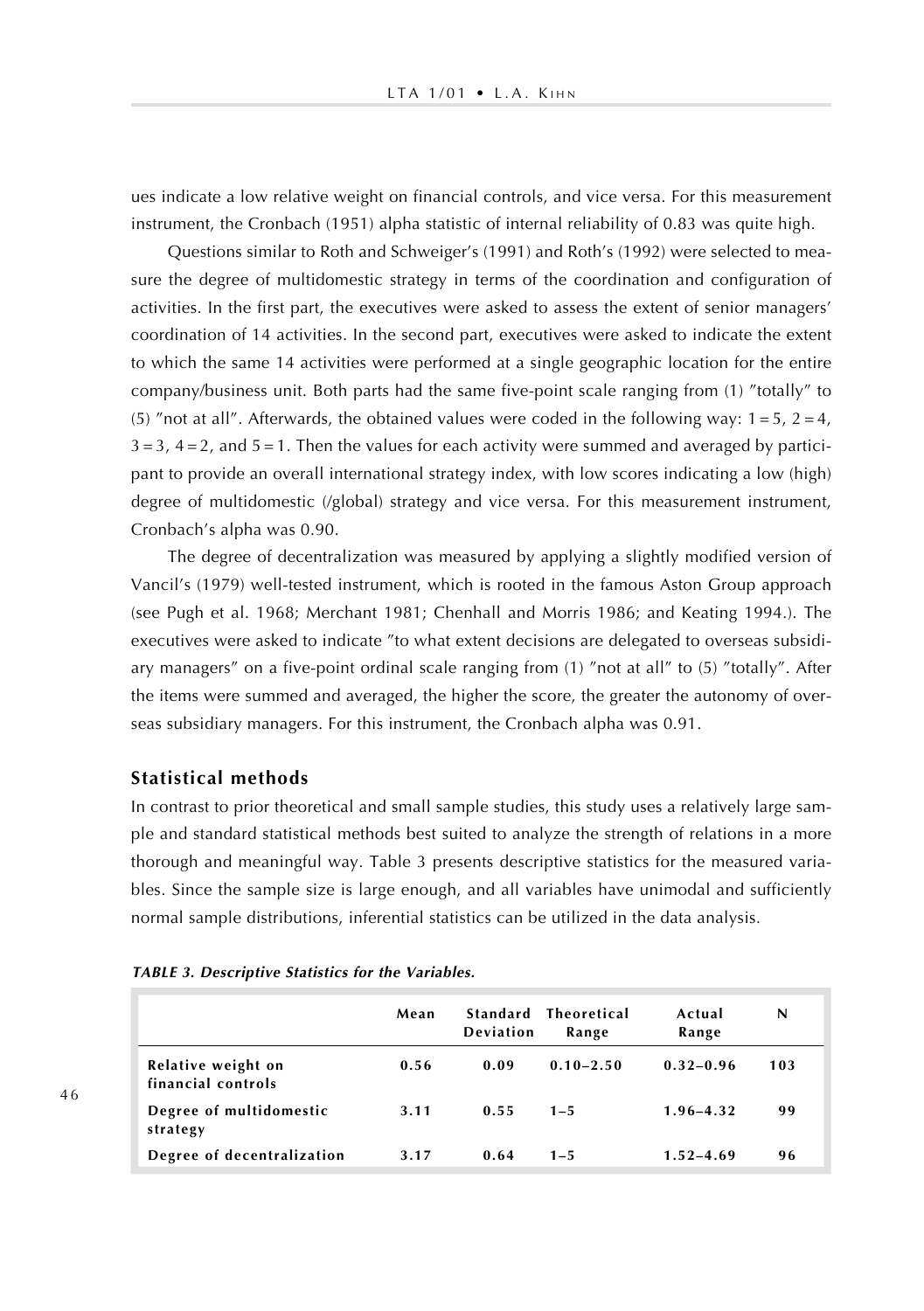| Variables:                                       | Relative weight<br>placed on<br><b>Financial Controls</b> | Degree of Multidomestic<br><b>Strategy</b> |  |  |
|--------------------------------------------------|-----------------------------------------------------------|--------------------------------------------|--|--|
|                                                  | 1.                                                        | 2.                                         |  |  |
| 1. Relative weight placed on financial controls: |                                                           |                                            |  |  |
| 2. Degree of multidomestic strategy              | $0.178*$                                                  | $\overline{\phantom{0}}$                   |  |  |
| 3. Degree of decentralization:                   | $0.168*$                                                  | $0.359***$                                 |  |  |

| TABLE 4. Zero-order Correlations among Variables. |  |  |  |  |  |  |  |  |
|---------------------------------------------------|--|--|--|--|--|--|--|--|
|---------------------------------------------------|--|--|--|--|--|--|--|--|

**\*p < .05, \*\*p < .01, and \*\*\*p < .005 (one-tailed test)**

To test the direct effect of strategy on controls (hypothesis 1), standard Pearson's correlation coefficients (r) were used. Table 4 presents the results.

A path analysis (see e.g. Wright 1934; Neilimo 1975; and Chenhall et al. 1986) was used to test the indirect effect on the relative weight placed on financial controls of the strategy acting through decentralization (hypothesis 2). Figure 2 presents the path model. The degree of multidomestic strategy is denoted X1, the degree of decision-making decentralization is X2, and the relative weight placed on financial controls is X3. The residual variables (Rk) represent the unexplained variances of the intervening and independent variables.

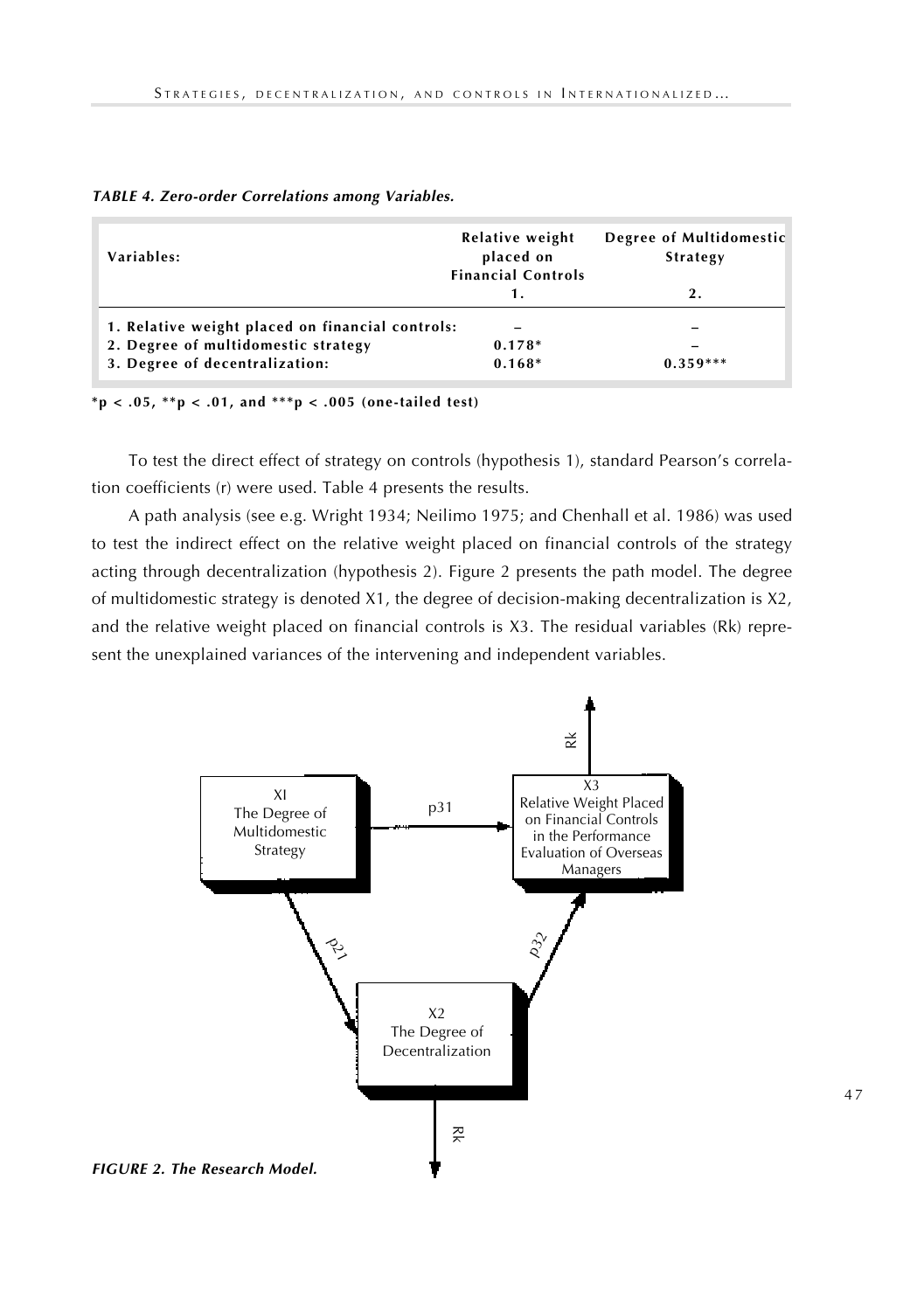In the path model, the relationships among variables are specified by a series of path coefficients (pij). Since the degree of multidomestic strategy is the only antecedent variable of decentralization, path p21 is the zero-order correlation (i.e., r12) between the degree of multidomestic strategy and the degree of decentralization (see Table 3). The paths p31 and p32 are equivalent to the standardized beta coefficient found by regressing X3 (the relative weight placed on financial controls) on both X1 (the degree of multidomestic strategy) and X2 (the degree of decentralization). The regression equation is:

 $X3 = (B31 * X1) + (B32 * X2) + (p3v * Rv)$ 

Table 5 (Panels A and B) illustrates how the observed zero-order correlations and path coefficients were decomposed into direct, indirect, and spurious effects. Table 5 (Panel C) presents the path analysis findings.

| Panel A: Decomposition of Direct and Indirect Effects from the Path Analysis |                               |     |               |           |                 |                 |  |  |
|------------------------------------------------------------------------------|-------------------------------|-----|---------------|-----------|-----------------|-----------------|--|--|
|                                                                              | Decomposition of Association: |     |               |           |                 |                 |  |  |
| Combination of                                                               | Observed                      |     | Direct        |           | Indirect        | <b>Spurious</b> |  |  |
| Variables                                                                    | Correlation                   |     | <b>Fffect</b> |           | Effect          | Effect          |  |  |
| $X1$ with $X2$                                                               | r12                           | $=$ | p21           |           |                 |                 |  |  |
| $X1$ with $X3$                                                               | r31                           | $=$ | p31           | $+$       | p32r12          |                 |  |  |
| $X2$ with $X3$                                                               | r23                           | $=$ | p32           | $\ddot{}$ |                 | p31r12          |  |  |
| <b>Panel B: Decomposition of Path Coefficients</b>                           |                               |     |               |           |                 |                 |  |  |
|                                                                              |                               |     | Standard      |           |                 |                 |  |  |
| <b>Beta Coefficient</b>                                                      | Value                         |     | Error         |           | t               | p               |  |  |
| <b>Hypothesis 2: Indirect effect</b>                                         |                               |     |               |           |                 |                 |  |  |
| through decentralization                                                     |                               |     |               |           |                 |                 |  |  |
| p31                                                                          | 0.020                         |     | 0.017         |           | 1.14            | n.s.            |  |  |
| p32                                                                          | 0.016                         |     | 0.015         |           | 1.11            | n.s.            |  |  |
| $R-sq(adj)=0.002; F=1.98; n.s.$                                              |                               |     |               |           |                 |                 |  |  |
| <b>Panel C: Decomposition of Effects</b>                                     |                               |     |               |           |                 |                 |  |  |
|                                                                              | Direct                        |     | Indirect      |           |                 | Total           |  |  |
|                                                                              | Effect                        |     | Effect        |           | <b>Spurious</b> | Effect          |  |  |
| Hypothesis 2:                                                                |                               |     |               |           |                 |                 |  |  |
| MultStrat/Decentralization                                                   | $0.359***$                    |     |               |           |                 | $0.359***$      |  |  |
| MultStrat/Relat.Fin.Cont.                                                    | 0.020                         |     | 0.006         |           |                 | 0.026           |  |  |
| Decentralization/Relat.Fin.Cont.                                             | 0.016                         |     |               |           | 0.007           | 0.023           |  |  |

#### **TABLE 5. Path Analysis Method and Findings.**

**\*p < .05, \*\*p < .01, and \*\*\*p < 0.01**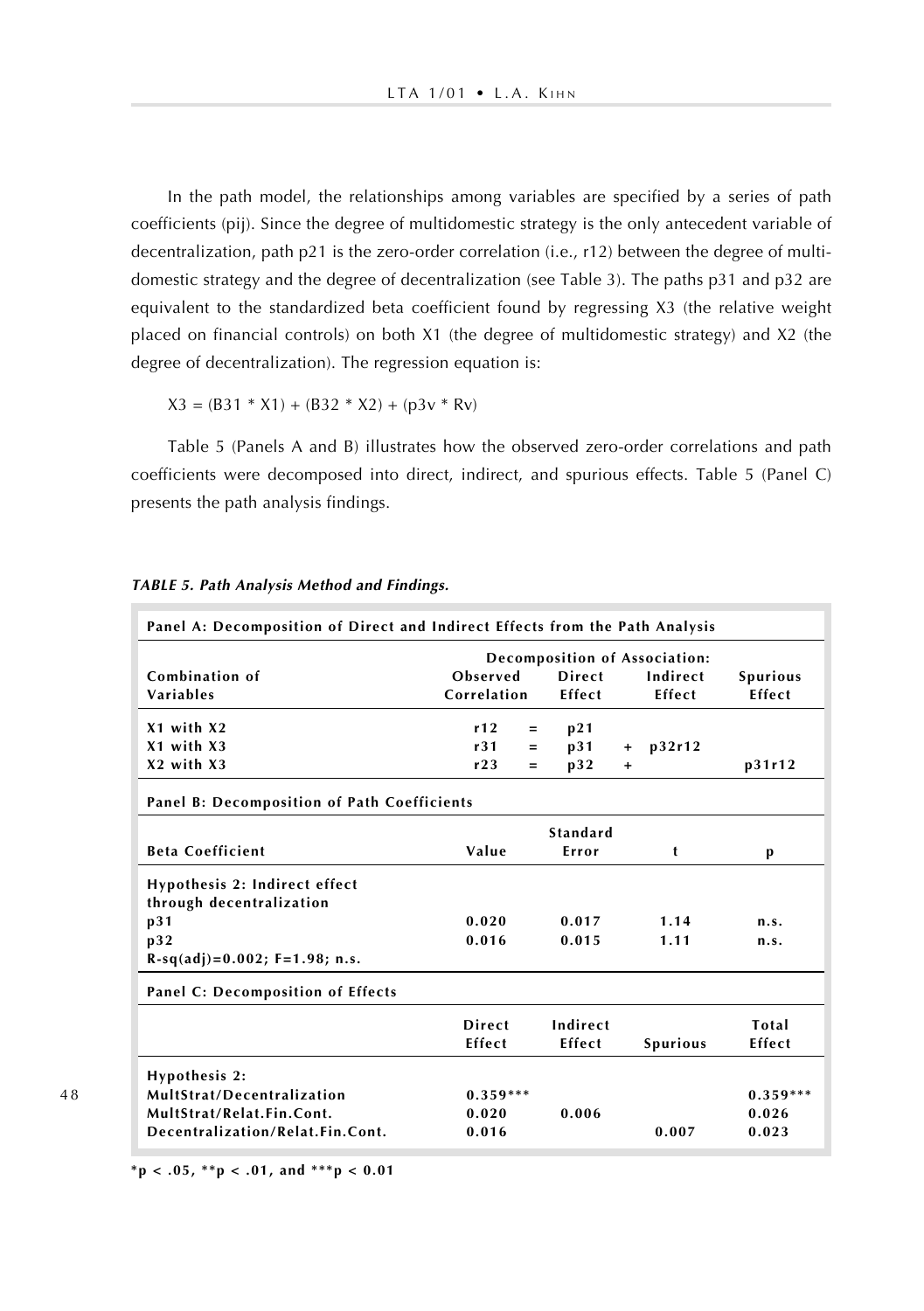#### **RESULTS**

#### **Results of Descriptive Statistics**

Table 3 provides descriptive statistics for the investigated variables from the 60 Finnish firms. First, it describes the dependent variable. As Table 3 shows, 0.1 represents the lowest theoretically possible value and 2.5 the highest theoretically possible value for the index of relative weight placed on financial controls. These results reveal that none of the firms is totally dependent on financial or nonfinancial controls. The actual lowest value (0.32) indicates that a higher weight is given to nonfinancial controls in some cases, whereas the highest value (0.96) suggests that financial controls have a higher priority in some other firms. On average, the weight placed on financial controls relative to operational and behavioral controls is 0.56.

A more detailed analysis pointed out that the senior managers rely heavily on all types of examined controls. On average, financial controls seem to be most important (with a mean of 4.5, on a scale from 1 to 5), followed by operational output controls (mean 4.2) and behavioral controls (mean  $3.9$ ).<sup>12</sup> Since the absolute values are mostly very high, and the actual range is quite small, it may be that real differences are not great across firms and that the five-point measurement scale could not capture all variability.

The degree of multidomestic (/global) strategy was measured and coded on a scale from one to five, with low values indicating a low (/high) degree of multidomestic (/global) strategy, and vice versa. The results suggest that there is considerable variation among the international strategies of Finnish firms. None of the firms applies either a purely multidomestic strategy or a purely global strategy; the actual values range from 1.96 to 4.32. The mean value of the degree of multidomestic strategy (3.11) exceeds the theoretical mean (2.5), indicating that, on average, the internationalized Finnish firms apply a relatively high (/low) degree of multidomestic (/global) strategy.

The degree of decision-making decentralization receives a high actual range (from 1.52 to 4.69). The mean value (3.17) indicates that, on average, Finnish MNEs are relatively decentralized in their decision-making. In other words, HQs and/or business group managers have substantially decentralized several decisions to subsidiary managers.<sup>13</sup>

#### **Results of the Direct Effect (Hypothesis 1)**

The test of Hypothesis 1 examines the importance of a direct positive relationship between the degree of multidomestic strategy and the relative weight placed on financial controls in the

**<sup>12</sup>** For more details, please see Kihn (1996).

**<sup>13</sup>** A further analysis conducted in Kihn (1996) suggests that in most cases the operative decisions (marketing, hiring, the selection of vendors, etc.) are highly delegated to overseas subsidiary managers. Almost all firms have centralized the more strategic decisions, such as investments and divestments. These results are not surprising. They are in line with Virtanen (1984).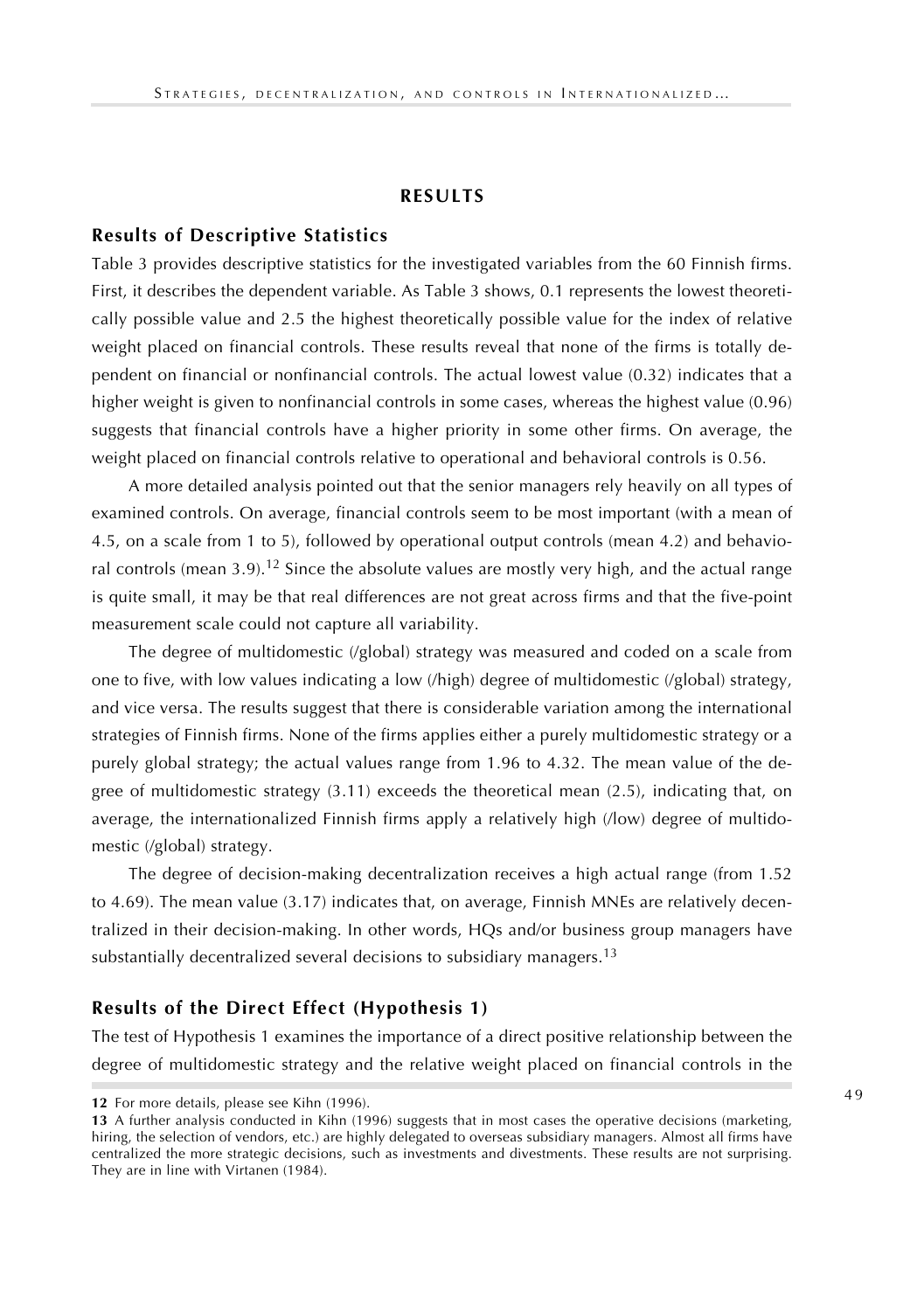performance evaluation of overseas managers. Table 4 presents the results of the zero-order correlations for a one-tailed test.

As Table 4 indicates, the null hypothesis can be rejected. A positive and statistically significant association  $(r = 0.178, p < 0.05)$  is obtained for the degree of multidomestic strategy and the relative weight placed on financial controls. This result is not very strong, but it differs enough from the chance expectation to warrant a belief that something other than chance is at work. Accordingly, in this study a part of the variance in senior managers' use of controls can be explained by the degree of multidomestic strategy. The relative weight placed on financial controls seems to follow the degree of multidomestic strategy.

## **Results of the Indirect Effect (Hypothesis 2)**

Table 5 presents all the paths of the indirect effect. The theoretical expectation of Hypothesis 2 is that there is a positive indirect effect between the degree of multidomestic strategy and financial controls acting through decentralization. Path p21, i.e., the relation between the degree of multidomestic strategy and the degree of decentralization, is analyzed with zero-order correlations. As Table 6, Panel C indicates, the degree of multidomestic strategy shows a positive and a statistically significant correlation  $(r = 0.359, p < 0.01)$  with the degree of decentralization. The paths p31 and p32 for the relative weight placed on financial controls are specified by the standardized beta coefficient discovered by regressing X3 (the relative weight placed on financial controls) on X1 (the degree of multidomestic strategy) and on X2 (the degree of decentralization). For decentralization, the obtained standardized regression coefficient for the path linking the degree of multidomestic strategy to the relative weight placed on financial controls (p31) is positive and insignificant. The path coefficient p32 is also positive, but insignificant. These results suggest a lack of an indirect effect via decentralization and encourage non-rejection of the null hypothesis.

#### **DISCUSSION OF RESULTS**

Using data from 103 senior managers from about 60 Finnish MNEs, the study first describes the degree of multidomestic (/global) strategy, decentralization, and relative weight placed on financial, operational, and behavioral controls in internationalized Finnish firms. It then tests two hypotheses to compare the importance of certain direct and indirect links between the variables analyzed. The key contribution of this study is that it extends the strategy-controlresearch to the analysis of the multidomestic and global strategy dimensions in internationalized Finnish firms.

In line with Björkman & Lindqvist (1991), internationalized Finnish firms seem to place a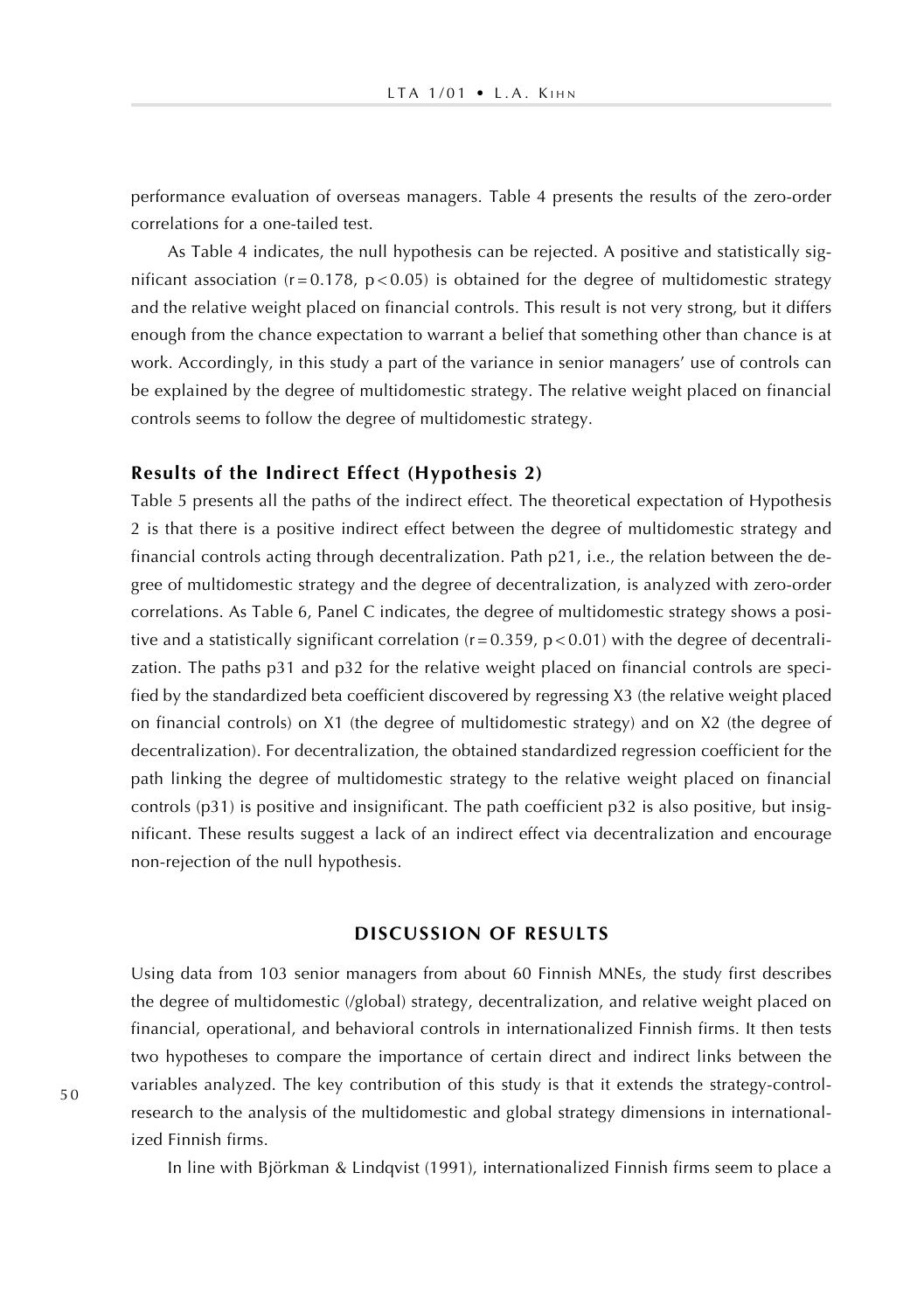high weight on all types of examined formal controls, with the highest weight on financial controls. A high weight is also placed on the more subjective information. If these more subjective criteria do not have a clear connection to profitability, they may lead managers to make other than economic based decisions.

The findings also indicate that the internationalized Finnish firms do not have purely multidomestic or global strategies. On average, the internationalized Finnish firms apply a relatively high degree of multidomestic strategy.

Regarding decision-making decentralization, it is obvious that while there is a considerable variation among the choices of Finnish firms, on average they have substantially decentralized several decisions to overseas subsidiary managers. This finding supports Virtanen's (1984) results on the 50 largest Finnish industrial enterprises.

Consistent with the first hypothesis, the evidence of this study suggests a statistically significant positive direct link between the degree of multidomestic strategy and senior managers' relative weight placed on financial controls in the performance evaluation of overseas managers. When the degree of multidomestic strategy increases, senior managers use all three types of formal controls, but find it more useful to place a higher weight on financial controls relative to operational and behavioral controls. Firms with a high degree of global strategy place a lower weight on financial controls relative to operational and behavioral controls. This finding supports the normative suggestions by AAA (1973), and Dyment (1987). However, the detected correlation is quite small. This is probably because of measurement error and multiple relationships.

The other hypothesis tests the importance of an indirect link between the degree of multidomestic strategy and the relative weight placed on financial controls. Using path analysis, the data shows statistically insignificant support for the indirect link. This means that senior managers' relative use of controls generally follows the firm's strategy even if they have not structured their control systems in such a way that the degree of decentralization would be influenced by the degree of multidomestic strategy.

The findings of this study should be evaluated in light of the following limitations. Only selected types of formal controls were analyzed in the performance evaluation of overseas managers. Only certain dimensions of strategy were analyzed (i.e., Porter's multidomestic and global dimensions). The respondents were senior level managers; overseas managers might have responded differently. The applied statistical tests present evidence on empirical associations but not causal effects. Thus, statements about the direction of relations can only be made in terms of the consistency of findings with the effects proposed in the theoretical discussion (Chenhall et al. 1986). The findings are intended to describe internationalized Finnish firms, not an individual firm. A given individual firm's results may have been greatly affected by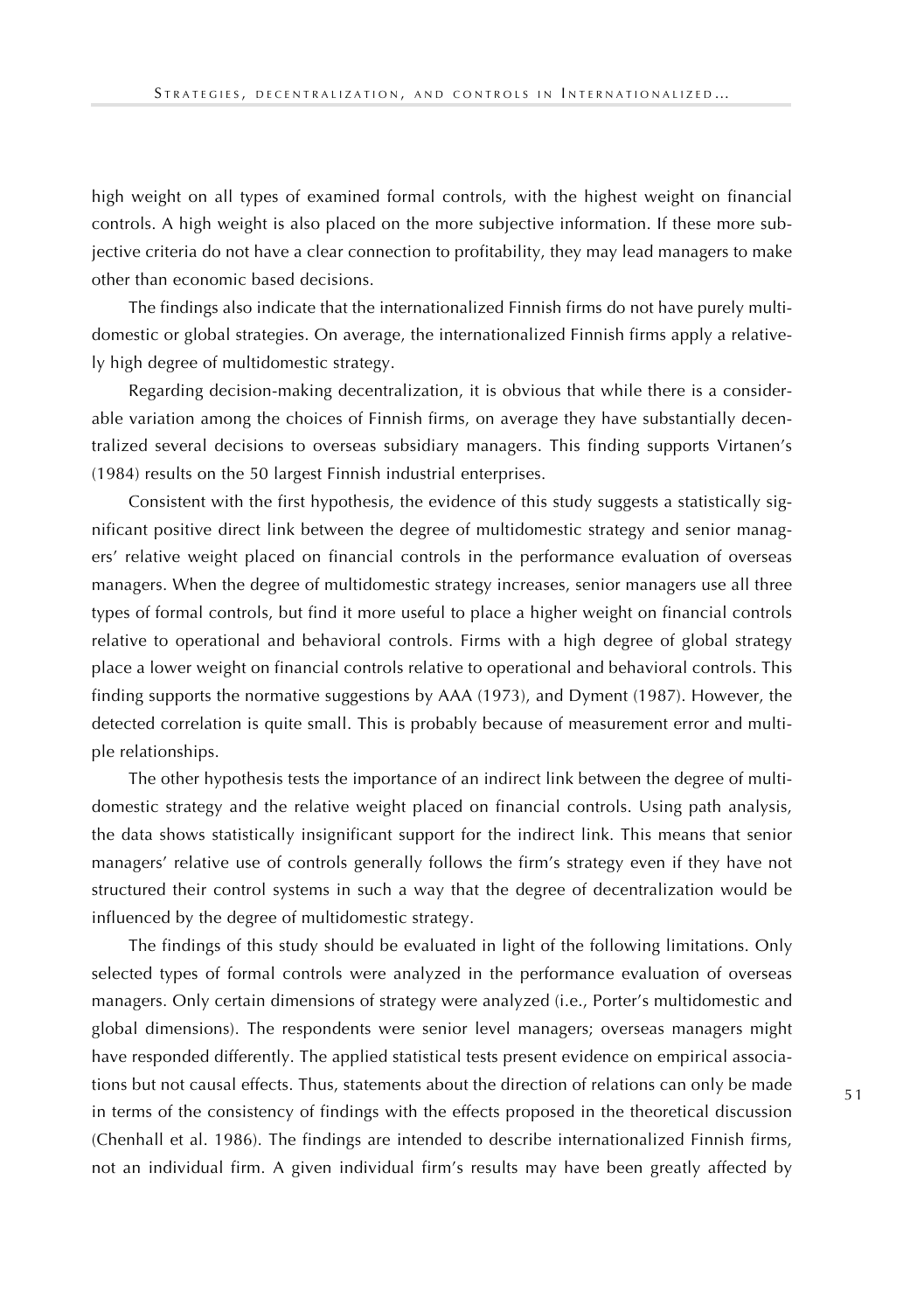some special circumstances. Overall, the suggested contributions are still tentative in nature. Despite these limitations, the findings of this macro level study suggest certain tendencies between strategy and controls in internationalized Finnish firms.

In addition to improving definitions and measurement instruments, the scores of senior managers and overseas subsidiary managers could be compared to highlight possible macroand micro-level differences in the strategies and control mechanisms of various subsidiaries. Even if it may be difficult, the effectiveness of Porter's strategy and control mix combinations could be researched. Ideally, such an approach could enhance our ability to understand what kind of control mix is effective in different strategy conditions and, as a result, improve the likelihood that formal controls will help managers improve their performance and that of their firm. Further research could also be directed at analyzing relations between other control and strategy dimensions. The combination of economic, contingency, and behavioral factors that are likely to impact managerial performance evaluation practices could be further explored.  $\Box$ 

#### **REFERENCES**

- **American Accounting Association (AAA)**. 1973. Report of the Committee on International Accounting. The Accounting Review. (Supplement to Vol. XLVIII): 121–168.
- **ANTHONY, R.N., DEARDEN, J. and GOVINDARAJAN, V.J.** 1992. Management Control Systems. (Seventh Edition). Homewood, IL: Irwin.
- **BARTLETT, A.C. and GHOSHAL, S.** 1989. Managing Across Borders. The Transnational Solution. London: Hutchinson Business Books.
- **BJÖRKMAN, I. and LINDQVIST, M.** 1991. Foreign Subsidiary Control in Finnish Firms a Comparision with Swedish Practice. Finnish Journal of Business Economics, Vol. 30, No. 2, 1991, 111–127.
- **BORKOWSKI, S.C**. 1990. Environmental and Organizational Factors Affecting Transfer Pricing: A Survey. Journal of Management Accounting Research, Vol. 2, Fall 1990, 78–99.
- **BYRT, W.J.** 1981. The Australian Company: Studies on Strategy and Structure. London: Croom Helm.
- **CHANDLER, A.D.** 1962. Strategy and Structure: Chapters in the History of Industrial Enterprise. Cambridge, MA: MIT Press.
- **CHANDLER, A.D. Jr.** 1991. The Functions of the HQ Unit in the Multibusiness Firm. Strategic Management Journal, 12 (Winter): 31–50.
- **CHANNON, D.F.** 1973. The Strategy and Structure of British Enterprise. Boston, MA: Harvard University Press.
- **CHENHALL, R.** 1979. Some Elements of Organizational Control in Australian Divisionalized Firms. Australian Journal of Management (4): 1–36.
- **CHENHALL, R. and MORRIS, D.** 1986. The Impact of Structure, Environment, and Interdependence on the Perceived Usefulness of Management Accounting Systems. The Accounting Review LXI (1): 16– 35.
- **CRONBACH, L.J.** 1951. Coefficient Alpha and the Internal Structure of Tests. Psychometrika, 16 (3): 297– 334.
- **DERMER, J.** 1977. Management Planning and Control Systems: Advanced Topics and Cases. Homewood, Ill.: Irwin.
- 5 2 **DILLMAN, D**. 1978. Mail and Telephone Surveys. The Total Design Method. New York: John Wiley & Sons, Inc.

**DOZ, Y.** 1986. Strategic Management in Multinational Companies. New York: Pergamon.

**DRAKE, R. and CAUDILL, L.M.** 1981. Management of the Large Multinational: Trends and Future Challenges. Business Horizons, No. 24, May/June, 1981, 90–99.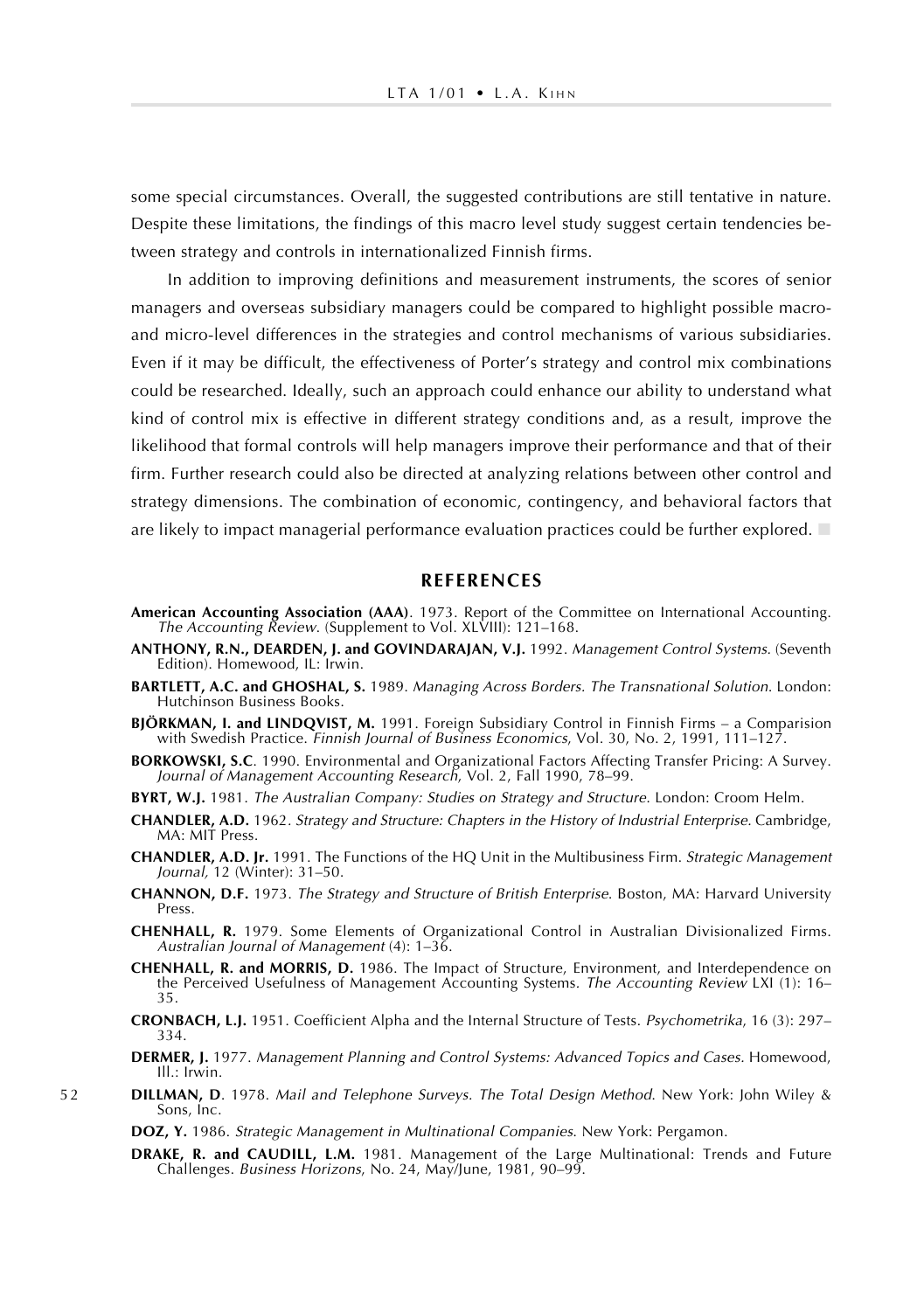- **DUANGPLOY, O. and GRAY, D.** 1991. An Empirical Analysis of Current US Practice in Evaluating and Controlling Overseas Operations. Accounting and Business Research, 21 (84): 299–310.
- **DYAS, G.P. and THANHEISER, H.T.** 1976. The Emerging European Enterprise Strategy and Structure in French and German Industry. London: Macmillan.
- **DYMENT, J.J.** 1987. Strategies and Management Controls for Global Corporations. The Journal of Business Strategy, 7 (4): 20–26.
- **EGELHOFF, W.** 1988. Organizing the Multinational Enterprise: An Information-Processing Perspective. Ballinger Publishing Company.
- **EMMANUEL, C., OTLEY, D., and MERCHANT, K.** 1991. Accounting for Management Control. Second Edition. London: Chapman and Hall.
- **GHOSHAL, S., and NOHRIA, N.** 1989. Internal Differentiation Within Multinational Corporations. Strategic Management Journal, 10 (4) : 323–337.
- **GOOLD, M., and CAMPBELL, M.** 1987. Strategies and Styles. The Role of the Centre in Managing Diversified Corporations. Oxford: Basil Blackwell.
- **GORDON, M., and MILLER, D.** 1976. A Contingency Framework for the Design of Accounting Information Systems. Accounting, Organizations and Society, Vol. 1, No. 1, 1976.
- **GOVINDARAJAN, V., and GUPTA, A.** 1985. Linking Control Systems to Business Unit Strategy: Impact on Performance, Accounting, Organizations, and Society, Vol. 10, No.1, 51-66.
- **HAMILTON, R.T., and SERGILL, G.S.** 1991. The Relationship Between Strategy-Structure Fit and Financial Performance in New Zealand: Evidence of Generality and Validity with Enhanced Controls. Journal of Management Studies, 29 (1): 95–113.
- **HAWKINS, D.F.** 1965. Controlling Foreign Operations. Financial Executive, (Feb.): 25–32, 56.
- **HILL, C., and HOSKISSON, R.** 1987. Strategy and Structure in the Multiproduct Firm. Academy of Management Review, 12 (2): 331–341.
- **HILL, C., and JONES, G.** 1992. Strategic Management. An Integrated Approach. Second Edition. Boston: Houghton Mifflin Company.
- **ITTNER, C.D., LARCKER, D.F., and RAJAN, M.V.** 1997. The Choice of Performance Measures in Annual Bonus Contracts, Accounting Review, Vol. 72, No. 2, April 1997, 231–256.
- JAEGER, R. 1990. Statistics A Spectator Sport. Sage Publications Newbury Park.
- **JARILLO, J.C., and MARTINEZ, J.I.,** 1990. Different Roles for Subsidiaries: The Case of Multinational Corporations in Spain. Strategic Management Journal, Vol. 11, 501–512.
- **KAPLAN, R. NORTON, D.P.** 1992. The Balanced Scorecard Measures that Drive Performance. Harvard Business Review, January–February, 1992, 71–92.
- **KEATING, S.** 1994. Performance Measures for Division Manager Performance Evaluation: An Empirical Study. Graduate School of Business Administration. Harvard University. A Paper Presented at the Research Seminar of the University of Southern California, Leventhal School of Accounting, (Spring): 1994.
- **KIHN, LILI-ANNE** 1996. Kansainvälistyneiden suomalaisten yritysten ohjausinformaatio ja tilannetekijät. [An English Summary: Controls and Contingencies of Multinational Finnish Firms]. Publications of the Turku School of Economics and Business Administration, Sarja KR-8:1996, Kirjapaino Grafia, Turku.
- **KIHN, LILI-ANNE** 1997. International Strategies, Relative Financial Controls, and the Performance Evaluation of Overseas Managers – Empirical Evidence form Finnish Firms. A doctoral dissertation. Publications of the Turku School of Economics and Business Administration, Series A-3:1997, Kirjapaino Grafia Oy, Turku.
- **LANTTO, R.,** edited Taseet ja Taustat [Financial Statements]. 1990, 1991, 1992, 1993, 1994, 1995. Helsinki Media. Kajaani: Kainuun Sanomain Kirjapaino Oy.
- **LEONG, S., and TAN, C.** 1993. Managing Across Boarders: An Empirical Test on the Bartlett & Ghoshall [1989] Typology. Journal of International Business Studies, 24 (3): 449–464.
- **LORSCH, J., and ALLEN, S.** 1973. Managing Diversity and Interdependence. An Organizational Study of Multidivisional Firms. Boston: Harvard University Graduate School of Business Administration, Division of Research.
- **LÄHTEENMÄKI, S.** 1992. "Mikä sille oikein tuli?" eli Työura ja sen kriisivaiheet urakäyttäytymisen yksilöllisten erojen kannalta tarkasteltuna. Publications of the Turku School of Economics, Series D-2:1992. Turun kauppakorkeakoulun monistamo. Turku.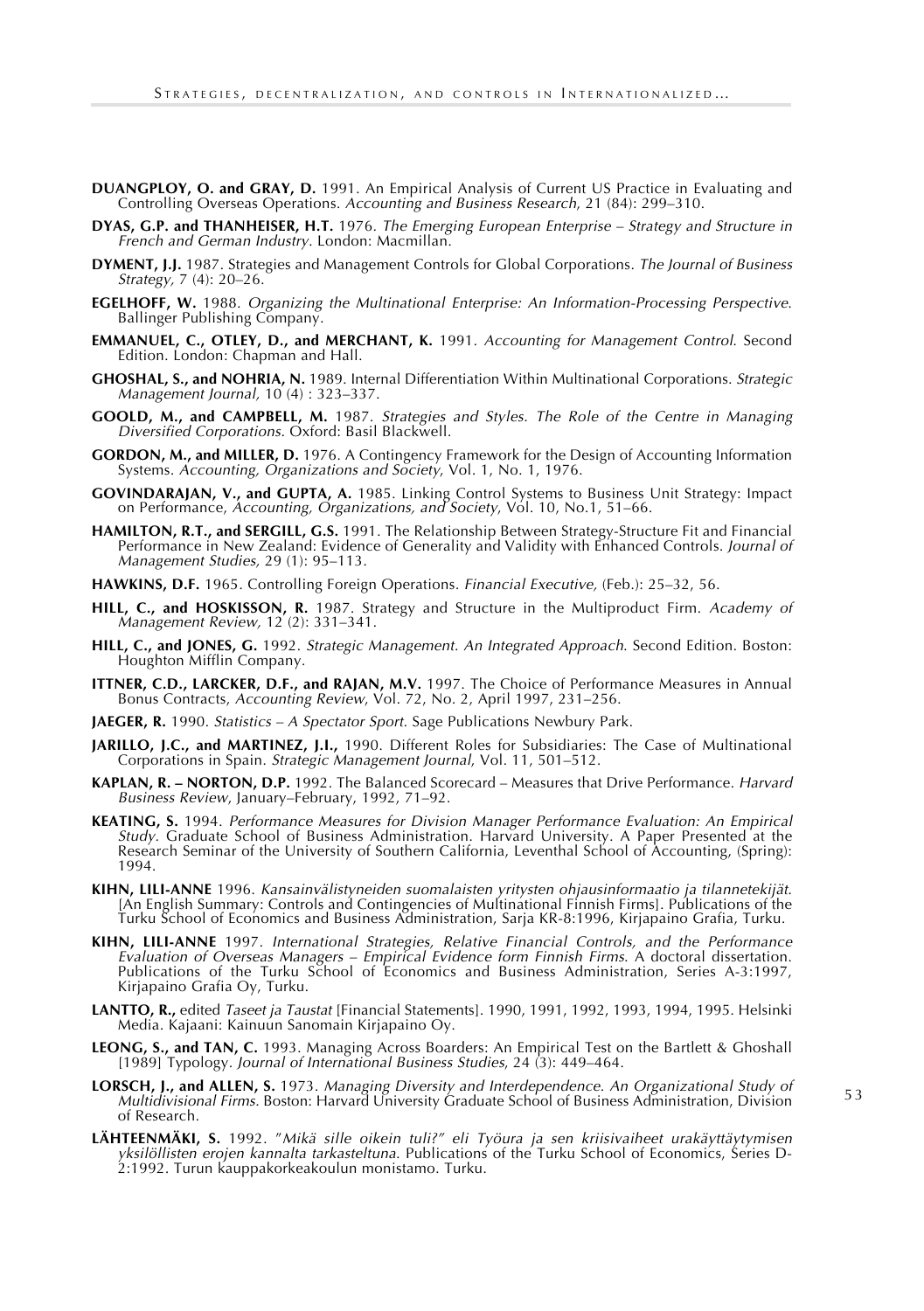- **MARSCHAN, R.** 1996. Dimensions of Less-Hierarchical Structures in Multinationals, in Bjorkaman, I. and Forsgren M. (eds.) The Nature of the International Firm, Copenhagen Business School Press, Copenhagen.
- **MARSCHAN, R.** 1996. New Structural Forms and Inter-Unit Communication in Multinationals. The Case of Kone Elevators. Publications of Helsinki School of Economics and Business Administration, Series A-110.
- **MAURIEL J.** 1969. Evaluation and Control of Overseas Operations. Management Accounting, Vol. L, (9): 35–39, 52.
- **MERCHANT, K.** 1981. The Design of the Corporate Budgeting System: Influences on Managerial Behavior and Performance. The Accounting Review, LVI (4): 813-829.
- **MIKKONEN, A.** 1991. Maailma pyörähtää käsistä. 500 tehdasta ulkomailla. [500 Manufacturing Plants Overseas]. Talouselämä, 54: 34, 79–87.
- **NEILIMO, K.** 1975. Kehitysaluepoliittisten toimenpiteiden yritystaloudellinen tehokkuus. Tampereen Yliopiston Julkaisuja, Sarja A-62. Tampere.
- **OTLEY, D.** 1980. The Contingency Theory of Management Accounting: Achievement and Prognosis. Accounting, Organizations and Society, 5 (4): 413–428.
- **OUCHI, W.G. and MAGUIRE, M.A.** 1975. Organizational Control: Two Functions. Administrative Science Quarterly, 20 (4): 559–569.
- PORTER, M. 1986. Competition in Global Industries. A Conceptual Framework. In Competition in Global Industries. Edited by Porter, M. Boston, MA: Harvard Business School Press.
- **PUGH, D.S., HICKSON, D.J., HININGS, C.R., and TURNER, C.** 1969. The Context of Organization Structure. Administrative Science Quarterly, 14 (1): 91–114.
- **ROTH, K., and SCHWEIGER, D.M.** 1991. Global Strategy Implementation at the Enterprises. Journal of International Business Studies, 22 (3): 369–402.
- **ROTH, K.** 1992. Implementing International Strategy at the Business Unit Level: The Role of Managerial Decision-Making Characteristics. Journal of Management, 18 (4): 769–789.
- **RUMELT, R.** 1974. Strategy, Structure, and Economic Performance. Cambridge, MA: Harvard University Press.
- **SCHWEIKART, J.** 1986. The Relevance of Managerial Accounting Information: A Multinational Analysis, Accounting, Organizations and Society, 11 (6): 541–554.
- **SIMONS, R.** 1987. Accounting Control Systems and Business Strategy. An Empirical Analysis, Accounting, Organizations and Society, 12 (4): 357–374.
- **SIMONS, R.** 1994. How New Top Managers Use Control Systems as Levers of Strategic Renewal. Strategic Management Journal, 15 (3): 169–189.
- **STOPFORD, J.M., and WELLS JR., L.T.** 1972. Managing the Multinational Enterprise. New York: Basic Books.
- **SUZUKI, Y.** 1980. The Strategy and Structure of the Top 100 Japanese Industrial Enterprises 1950–1970. Strategic Management Journal, 1 (July–September): 265–291.
- **TAHVANAINEN, M.** 1998. Expatriate Performance Management. The Case of Nokia Telecommunications. Publications of the Helsinki School of Economics and Business Administration, Series A-134.
- **THILMAN, B., ed.** 1990. The 3000 Largest Companies in Finland. 17th Edition. Forssa: Yritystieto Oy, Forssan Kirjapaino Oy.
- **THILMAN, B., ed.** 1992. The 4000 Largest Companies in Finland. 18th Edition. Forssa: Yritystieto Oy, Forssan Kirjapaino Oy.
- **VANCIL, R.F.** 1979. Decentralization, Ambiguity by Design. A Research Study and Report Prepared for the Financial Executives Research Foundation by R. F. Vancil with the aid of L.E. Buddrus. Homewood, Ill: Dow Jones-Irwin.
- **VIRTANEN, K.** 1985. Suomalaisten tulosyksikköorganisaatioiden ohjausjärjestelmät. [English Summary: Management Control Practices in Finnish Divisionalized Firms]. Finnish Journal of Business Eonomics, No. 1,1985, 74–97.
- WATERHOUSE, J.H., AND TIESSEN, P. 1978. A Contingency Framework for Management Accounting Systems Research. Accounting, Organizations and Society, Vol. 3, 1978.
- **WRIGHT, S.** 1934. The Method of Path Coefficients. Annals of Mathematical Statistics, September: 161– 215.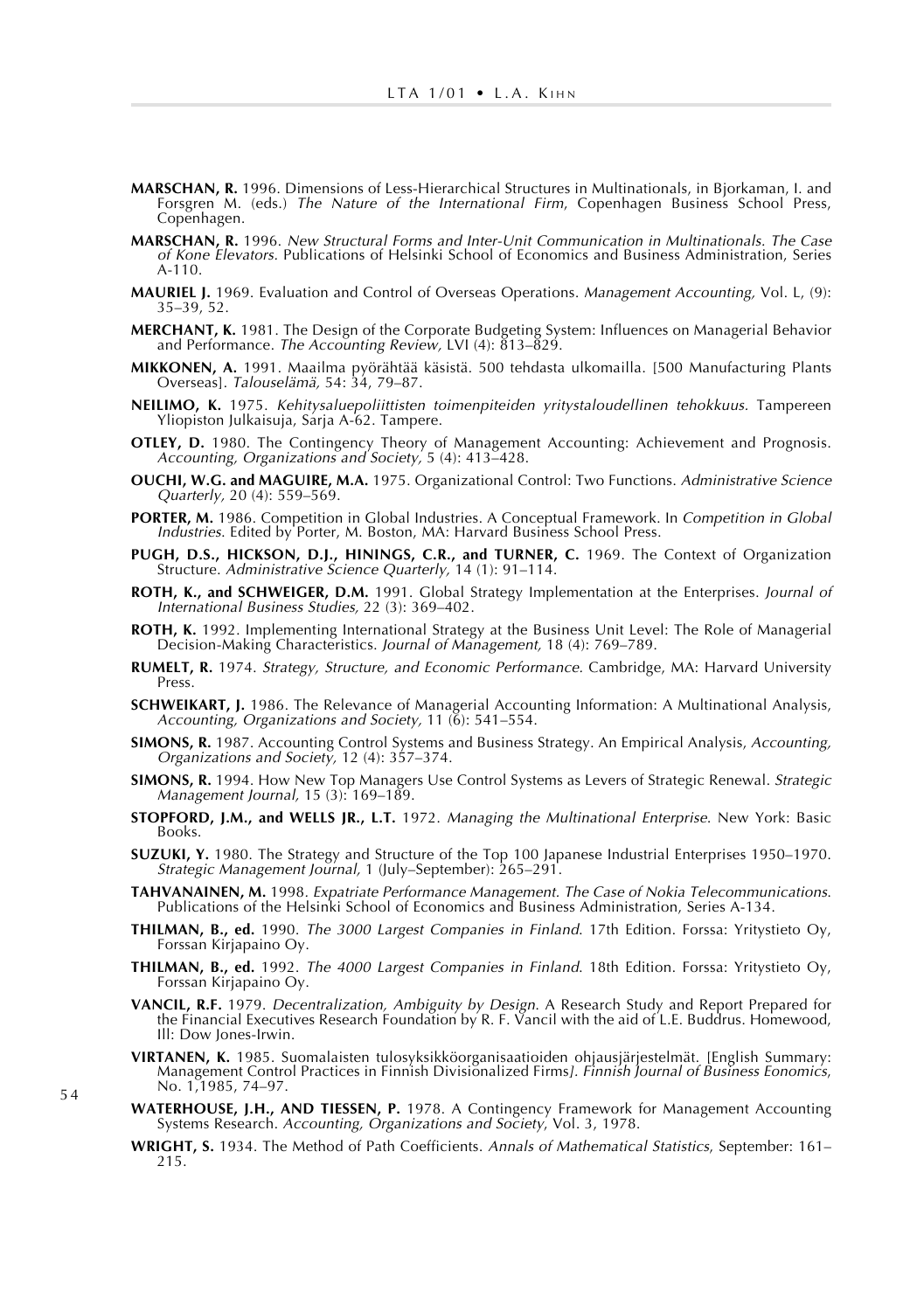# **APPENDIX 1: The English Version of the Survey Questions**. (The original survey was in Finnish).

| 1a. How important do you perceive each of the following three<br>types of controls to be in the evaluation of overseas<br>managers? (Please circle the appropriate number<br>on the 5-point scale below).                                                                     |                                   |                                      |             |                                       |             |
|-------------------------------------------------------------------------------------------------------------------------------------------------------------------------------------------------------------------------------------------------------------------------------|-----------------------------------|--------------------------------------|-------------|---------------------------------------|-------------|
|                                                                                                                                                                                                                                                                               | Not At All Of Little              | Important Importance Between         | There       | Quite<br>Important Important          | Very        |
| FINANCIAL CONTROLS (e.g., profit,<br>return-on-investment, and residual income)                                                                                                                                                                                               | 1                                 | $\overline{2}$                       | 3           | $\overline{4}$                        | 5           |
| OPERATIONAL OUTPUT CONTROLS (market                                                                                                                                                                                                                                           | 1                                 | $\overline{2}$                       | 3           | $\overline{4}$                        | 5           |
| BEHAVIORAL CONTROLS (e.g., achieve cost<br>budgets & production standards, follow rules &<br>procedures, and propose expenditure programs)                                                                                                                                    | 1                                 | $\overline{2}$                       | 3           | $\overline{4}$                        | 5           |
| 1b. How often do you arrange meetings with overseas managers<br>to discuss their performance on the following types<br>of controls? $(1 = never, 2 = seldom, 3 = only if the$<br>performance is significantly below expectations,<br>$4 =$ quite often, and $5 =$ regularly). |                                   |                                      |             |                                       |             |
|                                                                                                                                                                                                                                                                               | 1<br>$\mathbf{1}$<br>$\mathbf{1}$ | 2<br>$\overline{2}$<br>$\mathcal{P}$ | 3<br>3<br>3 | 4<br>$\overline{4}$<br>$\overline{4}$ | 5<br>5<br>5 |
| 1c. To what extent do the following three types of<br>controls reflect whether overseas managers are<br>succeeding or failing with the business?                                                                                                                              | Not At All A Little               |                                      | Some        | Quite                                 | Very        |
|                                                                                                                                                                                                                                                                               |                                   |                                      | what        | much                                  | much        |
|                                                                                                                                                                                                                                                                               | 1                                 | 2                                    | 3           | 4                                     | 5           |
|                                                                                                                                                                                                                                                                               | 1<br>1                            | $\overline{2}$<br>$\overline{2}$     | 3<br>3      | $\overline{4}$<br>$\overline{4}$      | 5<br>5      |
| 1d. How much attention do you pay to periodic (i.e.,<br>weekly or monthly) reports of results based on<br>the following types of controls, when you evaluate<br>the performance of overseas managers?                                                                         |                                   |                                      |             |                                       |             |
|                                                                                                                                                                                                                                                                               | 1                                 | 2                                    | 3           | 4                                     | 5           |
|                                                                                                                                                                                                                                                                               | $\mathbf{1}$                      | $\overline{2}$                       | 3           | $\overline{4}$                        | 5           |
|                                                                                                                                                                                                                                                                               | $\mathbf{1}$                      | $\overline{2}$                       | 3           | $\overline{4}$                        | 5           |
| 1e. How much impact do good or bad results measured in<br>the following types of controls have on the rated<br>performance of overseas managers?                                                                                                                              |                                   |                                      |             |                                       |             |
|                                                                                                                                                                                                                                                                               | 1                                 | 2                                    | 3           | 4                                     | 5           |
|                                                                                                                                                                                                                                                                               | 1                                 | $\overline{2}$                       | 3           | 4                                     | 5           |
|                                                                                                                                                                                                                                                                               | $\mathbf{1}$                      | $\overline{2}$                       | 3           | $\overline{4}$                        | 5           |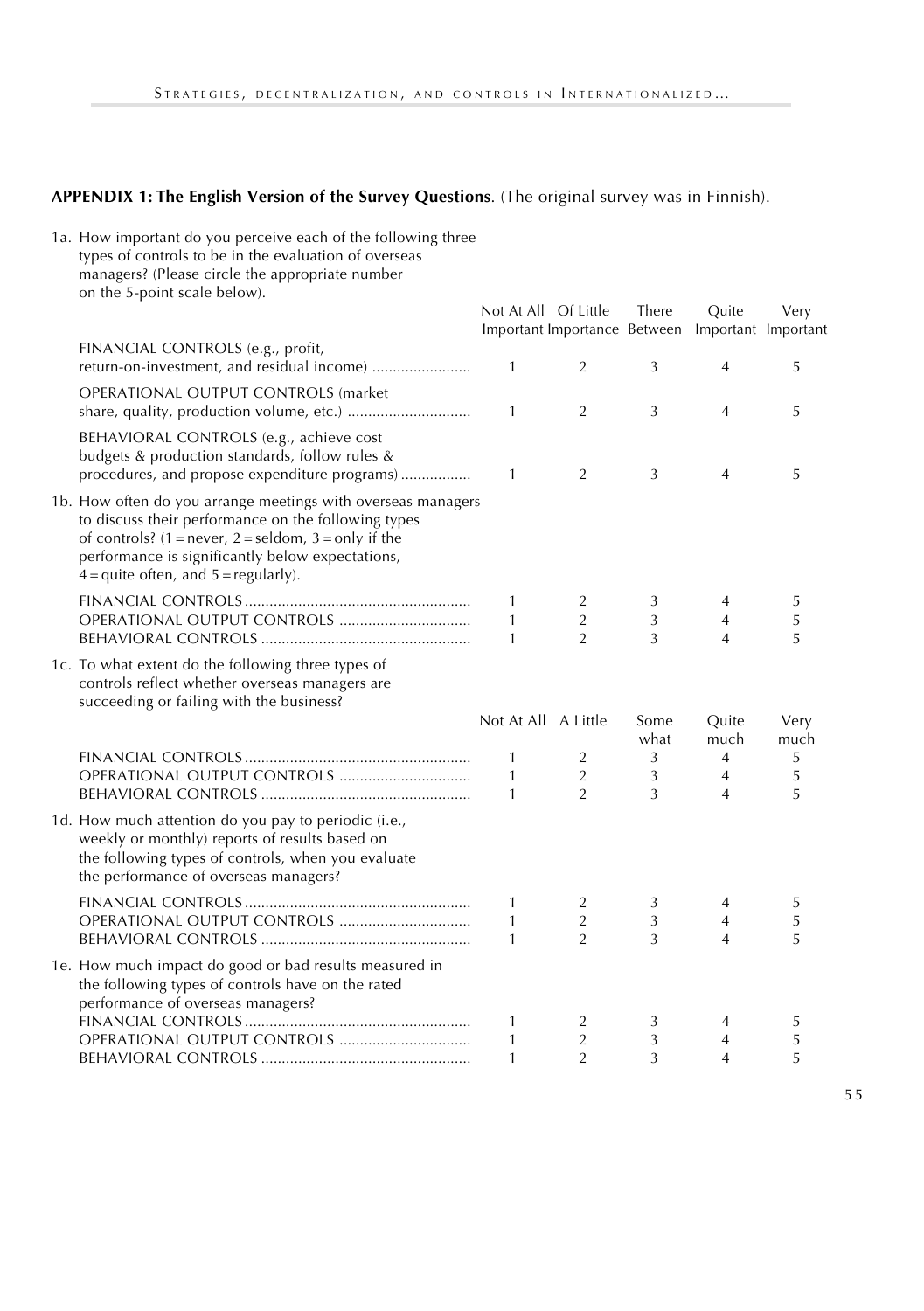#### 2a. To what extent have senior managers coordinated the following activities?

5 6

|    |                                                                                                                 | Not At All A Little |                | Some<br>what | Very<br>much   | Totally |
|----|-----------------------------------------------------------------------------------------------------------------|---------------------|----------------|--------------|----------------|---------|
|    |                                                                                                                 | 1                   | 2              | 3            | $\overline{4}$ | 5       |
|    |                                                                                                                 | 1                   | $\overline{2}$ | 3            | $\overline{4}$ | 5       |
|    |                                                                                                                 | 1                   | 2              | 3            | 4              | 5       |
|    |                                                                                                                 | 1                   | $\overline{2}$ | 3            | $\overline{4}$ | 5       |
|    |                                                                                                                 | $\mathbf{1}$        | $\overline{2}$ | 3            | $\overline{4}$ | 5       |
|    |                                                                                                                 | 1                   | $\overline{2}$ | 3            | $\overline{4}$ | 5       |
|    |                                                                                                                 | 1                   | $\overline{2}$ | 3            | $\overline{4}$ | 5       |
|    |                                                                                                                 | 1                   | $\overline{2}$ | 3            | $\overline{4}$ | 5       |
|    |                                                                                                                 | 1                   | $\overline{2}$ | 3            | 4              | 5       |
|    |                                                                                                                 | 1                   | $\overline{2}$ | 3            | 4              | 5       |
|    |                                                                                                                 | 1                   | $\overline{2}$ | 3            | $\overline{4}$ | 5       |
|    |                                                                                                                 | 1                   | $\overline{2}$ | 3            | $\overline{4}$ | 5       |
|    |                                                                                                                 | 1                   | $\overline{2}$ | 3            | $\overline{4}$ | 5       |
|    |                                                                                                                 | $\mathbf{1}$        | $\overline{2}$ | 3            | $\overline{4}$ | 5       |
|    | 2b To what extent are the following activities<br>centralized into one geographic location?                     |                     |                |              |                |         |
|    |                                                                                                                 | Not At All A Little |                | Some<br>what | Very<br>much   | Totally |
|    |                                                                                                                 | 1                   | 2              | 3            | $\overline{4}$ | 5       |
|    |                                                                                                                 | 1                   | $\overline{2}$ | 3            | 4              | 5       |
|    |                                                                                                                 | 1                   | $\overline{2}$ | 3            | $\overline{4}$ | 5       |
|    |                                                                                                                 | 1                   | $\overline{2}$ | 3            | $\overline{4}$ | 5       |
|    |                                                                                                                 | 1                   | $\overline{2}$ | 3            | $\overline{4}$ | 5       |
|    |                                                                                                                 | $\mathbf{1}$        | $\overline{2}$ | 3            | $\overline{4}$ | 5       |
|    |                                                                                                                 | 1                   | $\overline{2}$ | 3            | 4              | 5       |
|    |                                                                                                                 | 1                   | $\overline{2}$ | 3            | $\overline{4}$ | 5       |
|    |                                                                                                                 | 1                   | $\overline{2}$ | 3            | $\overline{4}$ | 5       |
|    |                                                                                                                 | 1                   | $\overline{2}$ | 3            | 4              | 5       |
|    |                                                                                                                 | 1                   | $\overline{2}$ | 3            | $\overline{4}$ | 5       |
|    |                                                                                                                 | 1                   | $\overline{2}$ | 3            | $\overline{4}$ | 5       |
|    |                                                                                                                 | 1                   | $\overline{2}$ | 3            | $\overline{4}$ | 5       |
|    |                                                                                                                 | 1                   | 2              | 3            | $\overline{4}$ | 5       |
| 3. | To what extent are the following decisions made<br>by overseas managers?                                        |                     |                |              |                |         |
|    |                                                                                                                 | Not At Al A Little  |                | Some<br>what | Very<br>much   | Totally |
|    | Discontinuing a major existing product or product line                                                          | 1                   | 2              | 3            | 4              | 5       |
|    | Redesigning products for a major existing product line<br>Expanding into new marketing territories for existing | 1                   | $\overline{2}$ | 3            | 4              | 5       |
|    |                                                                                                                 | 1                   | $\overline{2}$ | 3            | 4              | 5       |
|    |                                                                                                                 | 1                   | $\overline{2}$ | 3            | $\overline{4}$ | 5       |
|    | Buying from an outside vendor when the items required                                                           |                     |                |              |                |         |
|    | could be supplied by another unit in your corporation                                                           | 1                   | 2              | 3            | 4              | 5       |
|    | Selecting an outside vendor to supply an important raw                                                          |                     |                |              |                |         |
|    |                                                                                                                 | 1                   | 2              | 3            | $\overline{4}$ | 5       |
|    | Selecting the vendor to supply major components for an                                                          |                     |                |              |                |         |
|    |                                                                                                                 | 1                   | $\overline{2}$ | 3            | 4              | 5       |
|    | Hiring a consultant for assistance in developing or                                                             |                     |                |              |                |         |
|    |                                                                                                                 | 1                   | $\overline{2}$ | 3            | $\overline{4}$ | 5       |